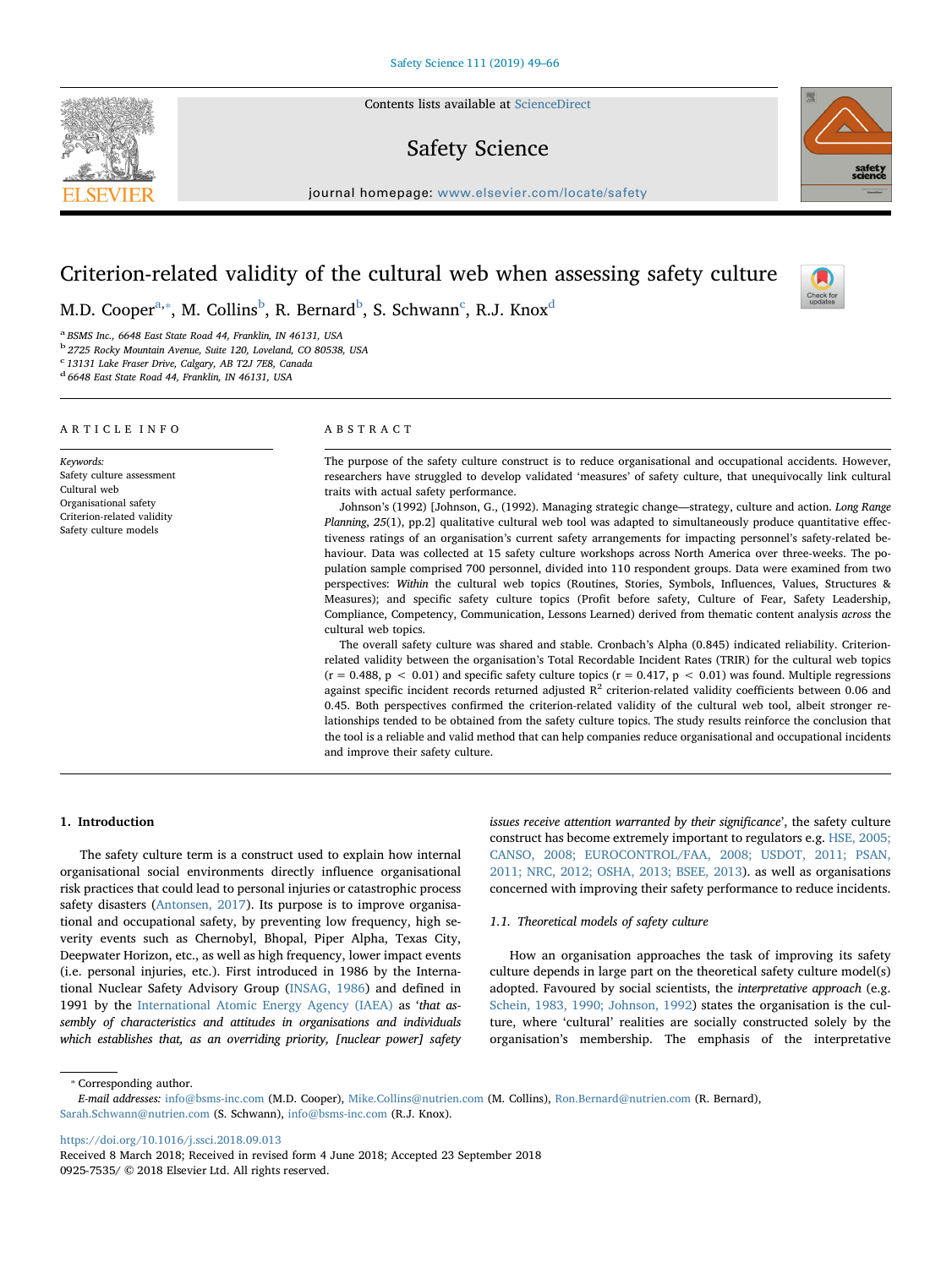approach is on gaining an in-depth understanding of the prevailing cultural influences (i.e. assumptions & attitudes) affecting people's behaviour. Conversely, the functionalist approach is favoured by managers and practitioners (the owners of safety culture) who view culture as a variable to be engineered to suit the prevailing circumstances to affect performance by addressing management system faults, people's safety related behaviour, risk-assessments and decision-making [\(Cooper,](#page-15-1) [2018\)](#page-15-1).

During the period 1986–2000 three influential models of safety culture were developed to guide theory, research and practice. [Guldenmund](#page-16-4)'s (2000) interpretative three-layered organisational culture framework views 'culture' as a pattern of basic assumptions, invented, discovered, or developed by a group as it learns to cope with its problems of external adaptation and internal integration. This pattern of assumptions is considered to be valid and is taught to new members as the correct way to perceive, think, and feel in relation to those problems. From this perspective, organisational culture is not the overt behaviour or visible artefacts one might observe in a company; rather it is the assumptions that underlie the values and determine not only behaviour patterns, but architecture, office layout, dress codes, etc., ([Schein, 1983\)](#page-16-3). In accordance with these views, Guldenmund proposes that the safety culture construct has three layers: the bottom layer is comprised of core basic assumptions which are unconscious and unspecified (invisible) where suppositions about safety are not articulated but are taken for granted as the basis for argument or action. The middle layer, predicated on the core basic assumptions, reflects espoused beliefs and values which are operationalised as relatively explicit and conscious attitudes whose target is hardware (safety controls), software (effectiveness of safety arrangements), people (functional groups), and people's safety-related behaviours. Artefacts on the top layer are the manifestation of the previous two layers, which reflect all those visible safety objects (e.g. PPE, inspection reports, safety posters, etc.), from which it is asserted it would be difficult to comprehend an entity's safety culture ([Schein, 1992](#page-16-5)). The basic assumptions are thought to differ for executives, engineers, and operators, which means the overall organisational safety culture is comprised of different sub-cultures. The emphasis of this approach is on understanding these basic assumptions and their meaning to the organisation's membership and changing these to improve performance. There is some indirect anecdotal evidence to support the model in the safety arena (e.g. [Nielsen, 2014](#page-16-6)) and some statistical evidence in marketing ([Homburg & P](#page-16-7)flesser, 2000).

[Cooper](#page-15-2)'s (2000) functionalist reciprocal model, based on [Bandura](#page-15-3)'s [\(1977\)](#page-15-3) Social Learning Theory, highlights that safety culture is a product ([Schein, 1992](#page-16-5)) of multiple goal-directed interactions between internal psychological factors, overt behaviour(s), and situational workplace aspects. In this model, the prevailing organisational safety culture is reflected in the dynamic reciprocal relationships between: members' perceptions about, and attitudes towards, the operationalisation of organisational safety goals; members' day-to-day goal-directed safety behaviour; and the presence and quality of the organisation's safety systems and sub-systems to support the goal-directed behaviour. Formally adopted by the [American Petroleum Institute \(2015\)](#page-15-4) and the American National Standards Institute (ANSI), the reciprocal safety culture model is supported by large-scale studies on accident prevention (e.g. [Lund & Aarø, 2004\)](#page-16-8) and safety culture (e.g. [Fernández-Muñiz](#page-16-9) [et al., 2009; Cooper, 2008; Lefranc et al., 2012\)](#page-16-9).

Reason'[s \(1998\)](#page-16-10) functionalist approach equates safety culture with an 'informed culture', where members of the organisation understand and respect the hazards facing their operations and are alert to the many ways in which the system's defences can be breached or bypassed. In short, an informed culture is one in which people, at all levels do not forget to be afraid; they know where the 'edge' is without having to fall over it. To be informed requires that there is a reporting culture, which in turn relies on the presence of a centralised safety information system that collates and analyses data from incidents, near-miss reports, and

other sources (behavioural observations, workplace inspections, etc.), and translates that information into knowledge, so that it can be widely disseminated (e.g. [Carthey et al., 2001](#page-15-5)). This requires a learning culture where there is willingness and competence to draw the right conclusions from the safety information system. Based on this, a flexible culture is required where there is the will to implement major reforms when the need is indicated. However, the reporting culture is itself dependent on a just culture (how an organisation handles blame and punishment for actual or perceived transgressions). Reason asserts that trust lies at the heart of any safety culture. Reason's model is also supported by evidence (e.g. [Collinson, 1999; Saji, 2003; Pluye & Hong,](#page-15-6) [2014\)](#page-15-6).

Regardless of philosophical approach (i.e. interpretative or functionalist), each of the safety culture models have attempted to provide an actionable framework, and each has been influential in the sense that researchers, regulators and industry have made use of them in some empirical and/or practical capacity.

## 1.2. Assessing safety culture

Although scholars recommend using a triangulation of assessment methods such as audits [\(Grote and Künzler, 2000](#page-16-11)), qualitative focus group exercises [\(Buchan, 1999\)](#page-15-7), and behavioural observations ([Cox &](#page-15-8) [Cheyne, 2000\)](#page-15-8), the most common method for assessing organisational safety culture is via cross-sectional perceptual surveys (e.g. [Clarke,](#page-15-9) [2006; Goodheart & Smith, 2014; Leitão & Greiner, 2015\)](#page-15-9). Through a series of pre-determined questions targeting various safety-related topics, surveys typically measure staff perceptions about how safety is being managed at a particular moment in time ([Byrom & Corbridge,](#page-15-10) [1997\)](#page-15-10).

In occupational safety there are an almost infinite number of characteristics that can influence safety performance, and hence the prevailing safety culture. Previous work from both academe ([Flin et al.,](#page-16-12) [2000\)](#page-16-12) and examinations of the results of public enquiries ([Cooper &](#page-15-11) [Finley, 2013](#page-15-11)) into process safety disasters (e.g. Deepwater Horizon, Texas City), identified six main topics reflecting important contributors to a safety culture. These were: [1] management/supervision, [2] safety systems, [3] risk, [4] work pressure, [5] competence, and [6] procedures and rules. Typically, these characteristics are contained in modern safety management systems (e.g. OSHA (S) 18001:2007; ANSI-Z10: 2012; ISO45001: 2018) implemented in many countries. Although these topics are found in many perceptual safety surveys, [Cooper](#page-15-12)'s [\(2016\)](#page-15-12) safety culture review found such surveys typically exhibit nonexistent to weak relationships to actual safety outcomes (e.g. safety behaviour, adverse safety incident records). After almost three decades of research, it seems sensible, therefore, to seek valid alternative methods for assessing safety culture.

A precursor to [Guldenmund](#page-16-4)'s (2000) model of safety culture, [Johnson \(1992\)](#page-16-13) developed a qualitative practical 'cultural web' tool based on an amalgamation of both [Schein's \(1990\)](#page-16-14) and [Hofstede's](#page-16-15) [\(1990\)](#page-16-15) culture models to assess an organisation's culture. 'In three layers, this examines: first, any unshared underlying unstated assumptions – this is 'the what' (bottom layer); next, espoused beliefs and values reflected in justifications for behaviour – this is 'the why' (middle layer); and lastly, behaviours and artefacts – this is 'the how' (top layer). These are reflected in visible organisational behavioural patterns. Johnson divided the latter into rituals and routine practices, stories told, symbols used, power relationships, organisation structures, and controls. As such, Johnson's cultural web topics are linked to the organisation's political, symbolic and structural aspects that reveal the mechanisms for change. [Buchan \(1999\)](#page-15-7) used the cultural web extensively, with different groups in many countries, to assess safety culture in the offshore petrochemical industry. Seemingly well received by company personnel, no criterion-related validation against actual safety performance, such as lost-time incidents or other safety indicators, was reported. [Biggs et al., \(2010\)](#page-15-13) argue that adverse incident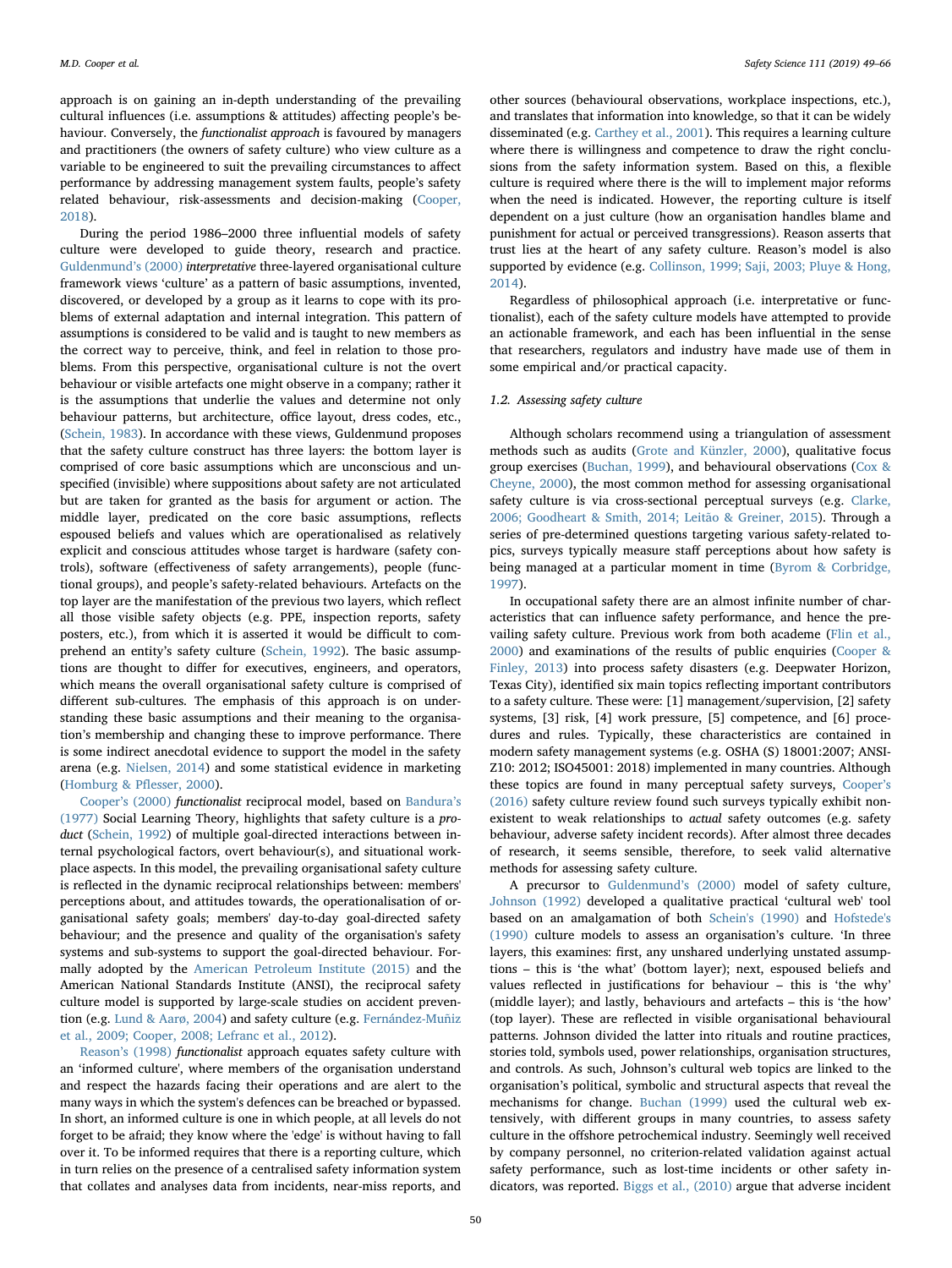metrics provide the most accurate measure of the state of a safety culture, but this does not 'locate' safety culture per se. Therefore, any valid safety culture assessment method should show a strong statistical relationship to incident rates in any given organisation, at any moment in time. The aim of this action research study [\(Bradbury-Huang, 2010\)](#page-15-14) was to test the criterion-related validity of the cultural web tool when used as a safety culture assessment method against records of adverse safety incidents reported in a North American conglomerate.

# 2. Method

## 2.1. Sample

A major North American conglomerate had experienced rapid organic growth, accompanied by acquisitions and mergers, to become a leader in its field. However, the histories of the various business units acquired meant challenges were being experienced in safety performance which the organisation wished to address. Over a three-week period in August-September 2016, the organisation invited participants from its various business units to attend one of 15 one-day safety culture assessment workshops, mostly conducted off-site in hotels, being held across North America. In total, 700 direct employees attended, in batches of between 30 and 50 people. With a total worldwide employee population of 15,500, using a 95% confidence interval, the sample size is sufficient to generalise to all the organisations 12,000 North American employees, albeit with an error margin of plus or minus 3.5% in any scores. Attendees at each workshop were divided, primarily by job function, into groups of five. Groups tend to be more accurate in anonymous controlled feedback situations [\(Dalkey, et al.,1969](#page-16-16)), problem-solving [\(Laughlin et al., 2006](#page-16-17)), and decision-making [\(Michaelsen](#page-16-18) [et al., 1989\)](#page-16-18), all of which was pertinent to the entire cultural web exercise conducted. The full spectrum of the organisation's job functions was involved, inclusive of corporate executive leadership, plant leadership, regional managers, safety, health & environment (SHE), human resources, information technology, operational excellence, corporate support services, agricultural and transport operations, mining, maintenance, rail terminals and warehousing. In total, 110 delegate groups participated.

#### 2.2. Assessment measure

Over the course of a full day, each group of attendees completed three cultural web assessment workbooks: [1] Where are we now? [2] Where do we want to be? and [3] How are we going to get there? This manuscript is limited to analysis and discussion of the 'Where are we now?' section only.

Delegate groups were required to identify and grade the effectiveness of the safety activities, processes, and systems they experience in their daily work, and any underlying assumptions they held about these, using a 10-point rating scale for each of the cultural web topics outlined below. This section took approximately two to three hours to complete, as the groups discussed each of the topics, wrote their responses, and jointly agreed an effectiveness score for each activity, process, system or assumption they identified. Johnson'[s \(1992\)](#page-16-13) cultural web topics, organised by the psychological, behavioural and situational elements of Cooper'[s \(2000\)](#page-15-2) safety culture model, that each delegate group discussed and rated were:

# 2.2.1. Psychological aspects of safety culture

1. 1 Stories about Safety: What stories do people tell each other when talking about safety and how effectively do they influence what people do in safety?

Stories are a mechanism by which the organisation's past is outlined and particular ways of behaving are legitimised. As such, stories are

devices for informing people what the company and workers consider to be important in the organisation (e.g. [Keyton, 2014\)](#page-16-19).

2. Underlying assumptions – A summary description of the underlying reasons for doing the identified safety activities. People's underlying assumptions are thought to reveal how they truly perceive safety. Although these may be totally different from expectations, they are important as they are thought to determine how people approach safety in daily life (e.g. [Johnson, 1992\)](#page-16-13).

Respondents were asked to identify and rate three specific assumptions about each of the seven cultural web topics (e.g. assumptions about routines, assumptions about stories, etc.), and three separate global assumptions (i.e. about safety per se). The three effectiveness scores for each topic were averaged to provide an overall effectiveness score. In total, this meant there were eight discrete sets of assumptions available for analysis (seven specific assumptions and one global overall assumption).

#### 2.2.2. Behavioural aspects of safety culture

3. Safety Routines: What routine activities are currently undertaken in your work place that focus on safety?

The routine ways that people behave make up 'the way we do things around here' which reflects the common practical definition of organisational [safety] culture (e.g. [Deal & Kennedy, 1982\)](#page-16-20).

4. Safety Values Displayed: How does your facility show it genuinely values good safety?

Many of the best performing companies adhere to a set of deeply ingrained core safety values that guides all of its actions in safety matters; they serve as one of its fundamental cultural cornerstones, with people's safety- related behaviour being a reflection of the company's safety values, beliefs and attitudes (e.g. [Reiman, 2007](#page-16-21)).

## 2.2.3. Situational aspects of safety culture

5. Safety Symbols: What safety symbols are used to publicise SHE, and how effectively do they work?'

Symbols such as logos, titles, clean uniforms, hard hats, and the language used, or in‐house sayings, become a short hand representation of the nature of the organisation. These symbols usually convey messages beyond their functional purpose. For example, T‐shirts awarded for so many accident free days conveys the organisation's pleasure at the fact that no accidents occurred, rather than providing new clothing for employees. (e.g. [Johnson, 1990; Lesch et al., 2009\)](#page-16-22).

6. Influences on Safety: Who or what influences safety in your workplace?

This element explores the nature by which people, organisational factors (e.g. goals, systems) and the physical working environment exert an influence on people's everyday behaviour. Typically, managerial decisions, co-worker's behaviour and the safety of the working environment are likely to be associated with the organisation's core underlying assumptions and beliefs (e.g. production comes before safety) (e.g. [Cooper, 2015](#page-15-15)).

7. Safety Structures: What safety management system structures do you use in your workplace?

The presence and quality of formal organisational safety structures depicts and emphasises what the company believes is important to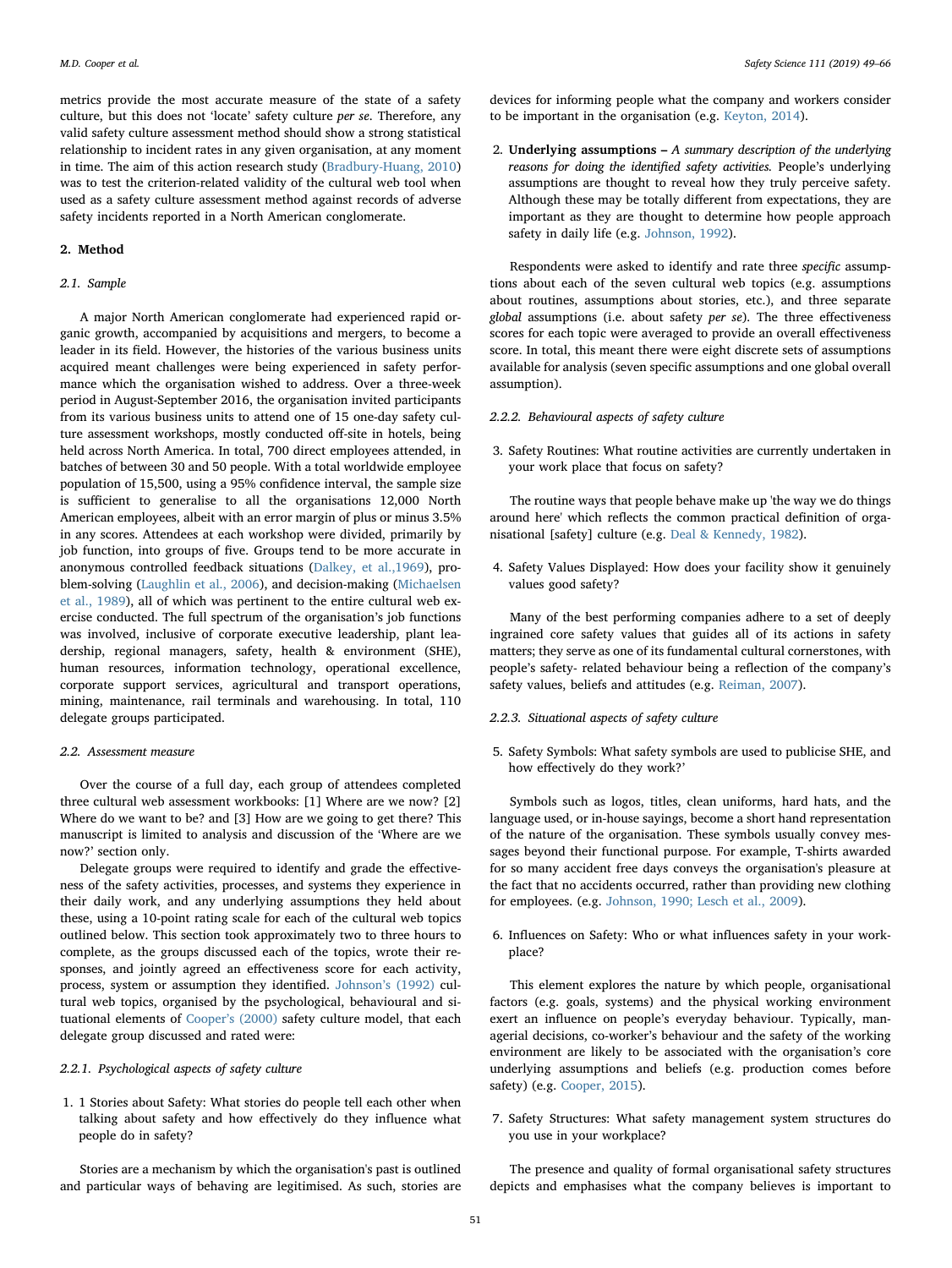control and mitigate risks, but unless they are used they have no effect (e.g. [McDonald et al., 2000; Armstrong & Laschinger, 2006; Zeng et al.,](#page-16-23) [2007\)](#page-16-23).

8. Monitor, Measure & Reinforce Safety: How does your facility measure, monitor and reinforce safety in your workplace?

Given that what gets measured gets done, what a company feels is important to measure, monitor and reinforce, is the behaviour it will see (e.g. [Petersen, 1996\)](#page-16-24). In the best performing companies, a basket of lagging and leading indicators deliberately linked to its safety vision and achievement strategy are used, to ensure that all organisational members are continually focused on safety (e.g. [Cooper, 2002; Yates](#page-15-16) [et al., 2005; Reiman & Pietikäinen, 2012\)](#page-15-16).

# 2.2.4. Effectiveness rating scale

For each of the above topics, delegate groups were asked to qualitatively identify any particular SHE process, system or activity that they experienced in regard to safety in their daily work lives (e.g. routinely attending toolbox talks), and any assumptions they held. Both the British [HSE \(2001\)](#page-16-25) and [Biggs et al., \(2010\)](#page-15-13) argue safety culture measures should focus on effectiveness to ascertain the influence a safety culture characteristic has on safety performance. As such, each delegate group was asked to quantitatively rate the effectiveness of the activities, processes, systems and assumptions they identified using a 1‐10 effectiveness grading scale. Ten-point scales provide more options to help avoid restriction of range in response data [\(Dawes, 2008\)](#page-16-26). It was emphasised to all delegate groups that the effectiveness rating was primarily concerned with the impact of the activity, process, system or assumption on theirs and their colleague's daily safety-related behaviour (i.e. did it have an influence on people's daily safety behaviour, and if so, to what degree). The effectiveness scale used was:

- 1. Low Not effective at all in influencing people's safety behaviour
- 3. Fairly low Moderate effects can be seen
- 5. Average Some effects are obvious
- 7. Good Usually influences what we do
- 9. High Strongly influences everything we do

10. Very High  $=$  Very effective in influencing people's safety behaviour

In summary, the assessment exercise used a mixed-methods approach comprised of qualitatively identifying any safety-related activities, processes or systems they experienced at work within a particular cultural web topic, and quantitatively grading each of these by using the effectiveness rating scale.

## 2.3. Outcome measures

Occupational safety outcome indicators are the means by which organisations measure the results, effects or consequences of activities carried out in the context of a programme related to accident prevention, preparedness and response. They are designed to measure whether actions taken are achieving the intended results ([OECD, 2003\)](#page-16-27).

These indicators do not necessarily represent reality but are an attempt to reflect the truth in the form of multiple and different forms of data [\(Mearns, 2009](#page-16-28)). Safety effectiveness is traditionally monitored via lagging 'after the event' measurements such as accident and injury/ incidents rates [\(Lingard et al., 2013](#page-16-29)). This is partly due to: regulatory requirements (e.g. OSHA); monitoring the effectiveness of risk controls; providing lessons learned so as to avoid any repeat events in the future; facilitating the trending of salient issues over a period of time (usually years); and, providing real-time monitoring of the prevailing safety culture [\(Biggs et al., 2010](#page-15-13)).

Accidents are thought to be random events that have a statistically low probability of occurrence. If monitored, they provide useful

information on the functioning and failure of safety barriers, rather than reflecting an organisations' safety level per se ([Lofquist, 2010,](#page-16-30) [Reiman & Pietikäinen, 2012\)](#page-16-30). This is because a low accident rate does not guarantee that safety risks are being controlled or that work-related injuries or diseases will not occur in the future. Although accident rates may be a valid (or true) indicator of current or past safety effectiveness, their reliability as a predictor of future events is dubious ([Mengolinim &](#page-16-31) [Debarberis, 2008](#page-16-31)). Accidents by their nature are due to a particular set of sometimes complex circumstances coming together at a particular point in time ([Mearns, 2009](#page-16-28)). Moreover, it is very difficult, if not impossible, to predict the actual severity of outcome of an accident, even when the complex circumstances are similar. Safety management, therefore, needs a continuous focus on lagging indicators of past and current outcomes, including deficiencies and incidents, and a basket of 'leading' indicators targeting salient technical, organizational and human factors to drive safety forward (Reiman [& Pietikäinen, 2012\)](#page-16-32).

The study organisation had gone beyond minimum legal requirements with their various lagging indicators, routinely monitoring different categories of incidents reflecting different severity levels to provide different perspectives on system or barrier failures (i.e. riskcontrols). Various computer-based reporting systems were available insitu to facilitate incident reporting, with follow-up investigations being conducted when deemed applicable. In descending order of severity, the lagging safety performance outcome indicators used in this study were:

| <b>Incident Categories</b><br><b>Routinely Monitored</b>     |                          | <b>Definition</b>                                                                                                                                                                                                                                            |
|--------------------------------------------------------------|--------------------------|--------------------------------------------------------------------------------------------------------------------------------------------------------------------------------------------------------------------------------------------------------------|
| Serious Injuries &<br>Fatalities (SIFs)                      |                          | - Life-threatening or life-altering events<br>that could lead to the death of the<br>affected individual or result in a<br>permanent or long-term impairment<br>or loss of use of an internal organ,<br>body function, or body part.                         |
| Number of Lost-time<br>incidents (LTI)                       | Ξ.                       | Injuries in which the injured worker<br>cannot return to work on the following<br>workday                                                                                                                                                                    |
| <b>Restricted Work Cases</b><br>(RWC)                        | $\overline{\phantom{0}}$ | Injuries in which the injured person<br>cannot return to the same task that<br>was performed prior to the accident.                                                                                                                                          |
| Number of Recordable<br>Injuries (REC)                       | $\overline{\phantom{0}}$ | An incident that results in death, days<br>away from work, restricted work or<br>transfer to another job, medical<br>treatment beyond first aid, or loss of<br>consciousness                                                                                 |
| Number of First-Aids                                         | Ξ.                       | Injuries that are typically minor<br>injuries that can be treated without<br>the need of a medical physician. In<br>most cases these types of injuries are<br>treated on the jobsite and the worker<br>is expected to return to work with a<br>minimum delay |
| <b>Potential Serious</b><br>Injuries & Fatalities<br>(PSIFs) | -                        | An event that potentially could have<br>resulted in a life-threatening or life-<br>altering event                                                                                                                                                            |
| Number of Near-Misses                                        |                          | An unwanted, unplanned event that<br>did not result in an actual injury, but                                                                                                                                                                                 |

the potential for an injury existed.

Composite Indices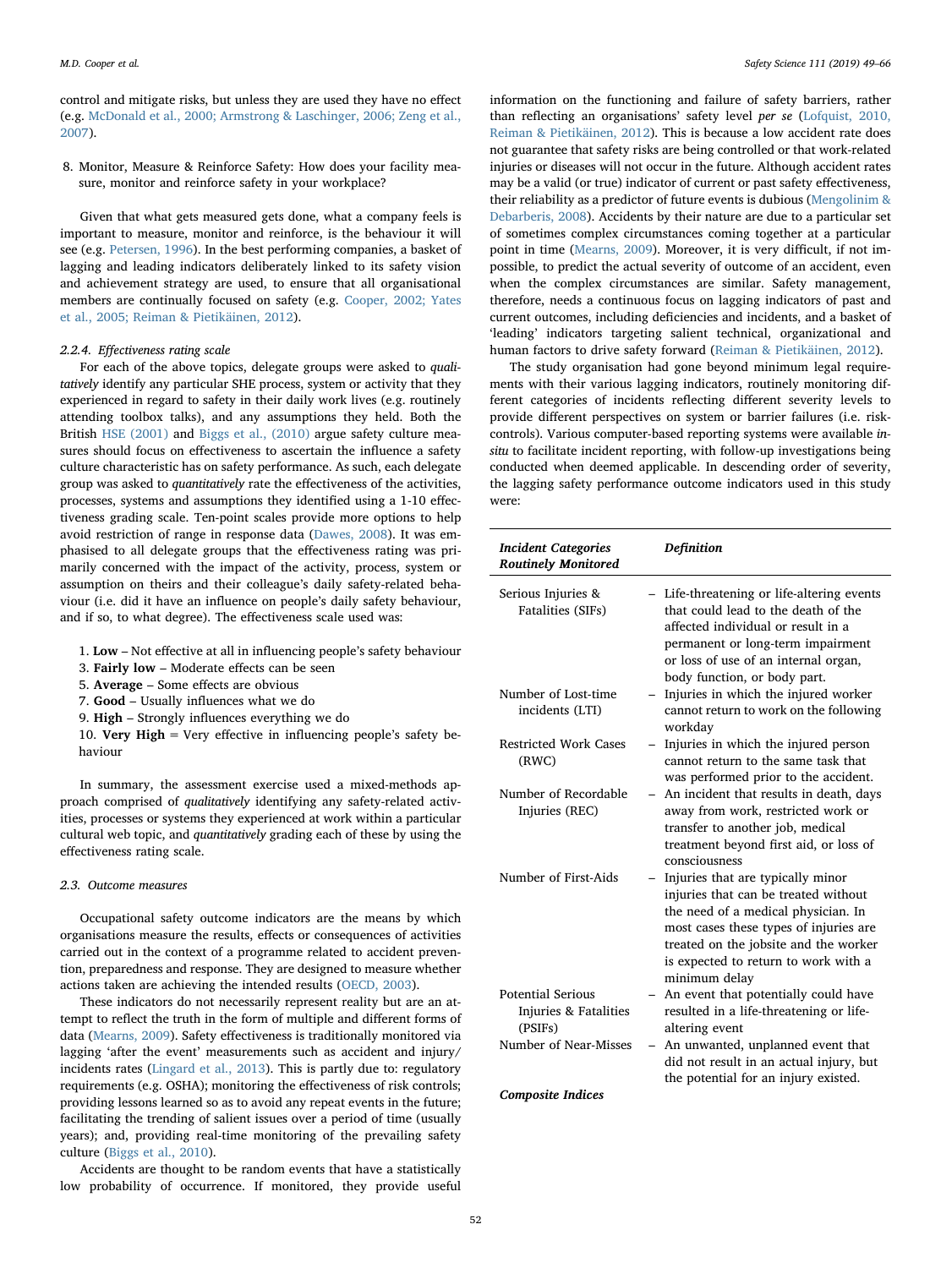| Total Recordable<br>Incident Rate (TRIR) | - The number of employees per 100 full-<br>time employees that have been<br>involved in a recordable injury or<br>illness. These include fatalities, lost<br>work day cases, restricted work cases,<br>and medical treatment cases |
|------------------------------------------|------------------------------------------------------------------------------------------------------------------------------------------------------------------------------------------------------------------------------------|
| Lost-Time Incident Rate<br>(LTIR)        | - The number of lost time incidents per<br>100 full-time employees in any given<br>time frame                                                                                                                                      |

In general terms, the advantages of lagging indicators include being relatively easy to collect and understand, and when based on standard formulae, facilitate the computation of standardised rates per 100 employee work-hours per year, that provide composite measures to enable benchmarking or comparative analyses ([De Cieri et al., 2012](#page-16-33)). The disadvantages of using accidents as an outcome indicator of safety effectiveness include under-reporting, variability in recording, relative infrequency, and the involvement of chance factors unrelated to the inherent safety of an organisation ([Clarke & Robertson, 2008\)](#page-15-17). Despite such potential confounds, in the absence of other objective safety measures, this study used these safety outcome indicators as independent criterion variables with which to test the concurrent validity of the cultural web assessment tool.

#### 2.4. Data processing

The completed documentation for each workshop was couriered overnight from each workshop location to the first author's offices for transcription, collation and analysis of data. Transcription for part one of the assessment exercise took approximately one week per workshop, depending on the number of delegate groups and responses. Independent quality checks were conducted to ensure accuracy of transcription. For example, the total number of comments within each cultural web topic in the original paper versions for a workshop were counted and compared to the number contained in the electronic versions, by a different team member than the original transcriber. Checks were also made by randomly comparing the wording of the electronic transcription against the wording in the original written version. Specific organisational terms and their meanings were also clarified by the participating organisation. In some instances, where handwriting was difficult to read, the transcribers would collectively reach a consensus, and flag it as such. These were subsequently re-checked by the first author to ensure the authenticity of the written content and its effectiveness score. In total, across the 110 respondent groups there were approximately 8800 written responses identifying various activities, processes, systems or assumptions. Each of these had a corresponding effectiveness rating score to be used for computation and statistical analysis.

## 2.4.1. Content analysis within a thematic framework

To provide insights into actual safety issues, within each cultural web topic, using a thematic framework [\(Ritchie et al., 2013](#page-16-34)), the responses were analysed for content and allocated to one of seven preordained safety culture topics previously identified from public enquiries into process safety disasters (e.g. [Cooper & Finley, 2013;](#page-15-11) [Cooper, 2016\)](#page-15-11). The idea was to provide in-depth focus to guide the organisation's safety culture journey to help avoid any catastrophic events. The allocation of items, and their accompanying effectiveness score to the seven safety culture topics, was checked and re-checked by independent members of the data-processing team to ensure consistency. A few problematic items were discussed by the whole dataprocessing team until consensus was reached. The seven common safety culture topics, aligned with the work of [Flin et al. \(2000\)](#page-16-12), contained in [Table 1](#page-4-0) were:

Theming these safety culture topics, after the event, provided the advantage of minimising any potential bias in responses, as participants

#### <span id="page-4-0"></span>Table 1

Common safety culture topics x Psychological, Behavioural and Situational Aspects.

|              | Topic (Flin et al.,<br>2000) | <b>Topic (Cooper &amp; Finley,</b><br>2013) | Identified Activities,<br>Processes & Systems   |
|--------------|------------------------------|---------------------------------------------|-------------------------------------------------|
|              | Psychological Aspects        |                                             |                                                 |
| $\mathbf{1}$ | Work Pressure                | Profit before Safety                        | Production versus Safety<br>conflict            |
| 2.           | Management/<br>Supervision   | Culture of Fear                             | Just Culture (rewards &<br>discipline)          |
|              | <b>Behavioural Aspects</b>   |                                             |                                                 |
| 3.           | Management/<br>Supervision   | Safety leadership                           | Leadership activity                             |
| 4.           | Procedures/Rules             | Compliance                                  | Rules and Procedures                            |
|              | <b>Situational Aspects</b>   |                                             |                                                 |
| 5.           | Safety Systems               | Communications                              | Safety Communication<br>processes               |
| 6.           | Competence                   | Competency                                  | Training and Competence<br>processes            |
| 7.           | <b>Safety Systems</b>        | Lessons Learned                             | Incident Reporting,<br>Investigation & Analysis |

were responding to the main cultural web topics per se. The essential difference between the two sets of effectiveness rating scores, is that the cultural web scores reflected within topic effectiveness ratings (e.g. routines), whereas the specific safety culture topics reflected between cultural web topics: i.e. aggregate effectiveness ratings calculated across all seven cultural web topics (excluding assumptions). In combination all the topics assessed in this work (cultural web and safety culture) covered key features contained within all three safety culture models. For example, [Guldenmund](#page-16-4)'s (2000) 'assumptions, behaviours and artefacts', Cooper'[s \(2000\)](#page-15-2) psychological, behavioural and situational aspects, and Reason'[s \(1998\)](#page-16-10) reporting, learning, informing & just cultures'. As such, as a secondary exercise, the results of the cultural web exercise offer a rare opportunity to simultaneously gain insights into the theoretical validity of each model.

#### 2.5. Data analysis

All the delegates' effectiveness rating scores were entered into statistical software (SPSS – Statistical Package for the Social Sciences) for computation and analysis. Initially, this was used to assess the measure's internal reliability, and to produce a 'mean average' effectiveness rating for each topic. Subsequently tests of the method's external validity were conducted against the organisation's year-to-date safetyrelated incident records (eight months), available at the time of the assessment, making use of multiple regression to try and identify which features were associated with the various type of safety incidents.

## 3. Results

# 3.1. Reliability

Reliability refers to the consistency of measurement (e.g. the effectiveness ratings). If a measurement method is not consistent, it is impossible to conclude that any scores accurately measure the domain of interest (e.g. safety culture).

Reliability analysis is often viewed as a first-step in a measurement method's validation process. If a measure is not reliable, in turn, it cannot be valid. Therefore, any observed correlation coefficient between a criterion (e.g. safety outcome) and independent variable (e.g. Cultural Web topic) will tend to underestimate the true magnitude of validity ([Worthen et al., 1999](#page-17-0)). Thus, the meaningfulness of any validity coefficients obtained in this study is dependent upon the "reliability" of both the criterion (e.g. incident rates) and the cultural web assessment tool.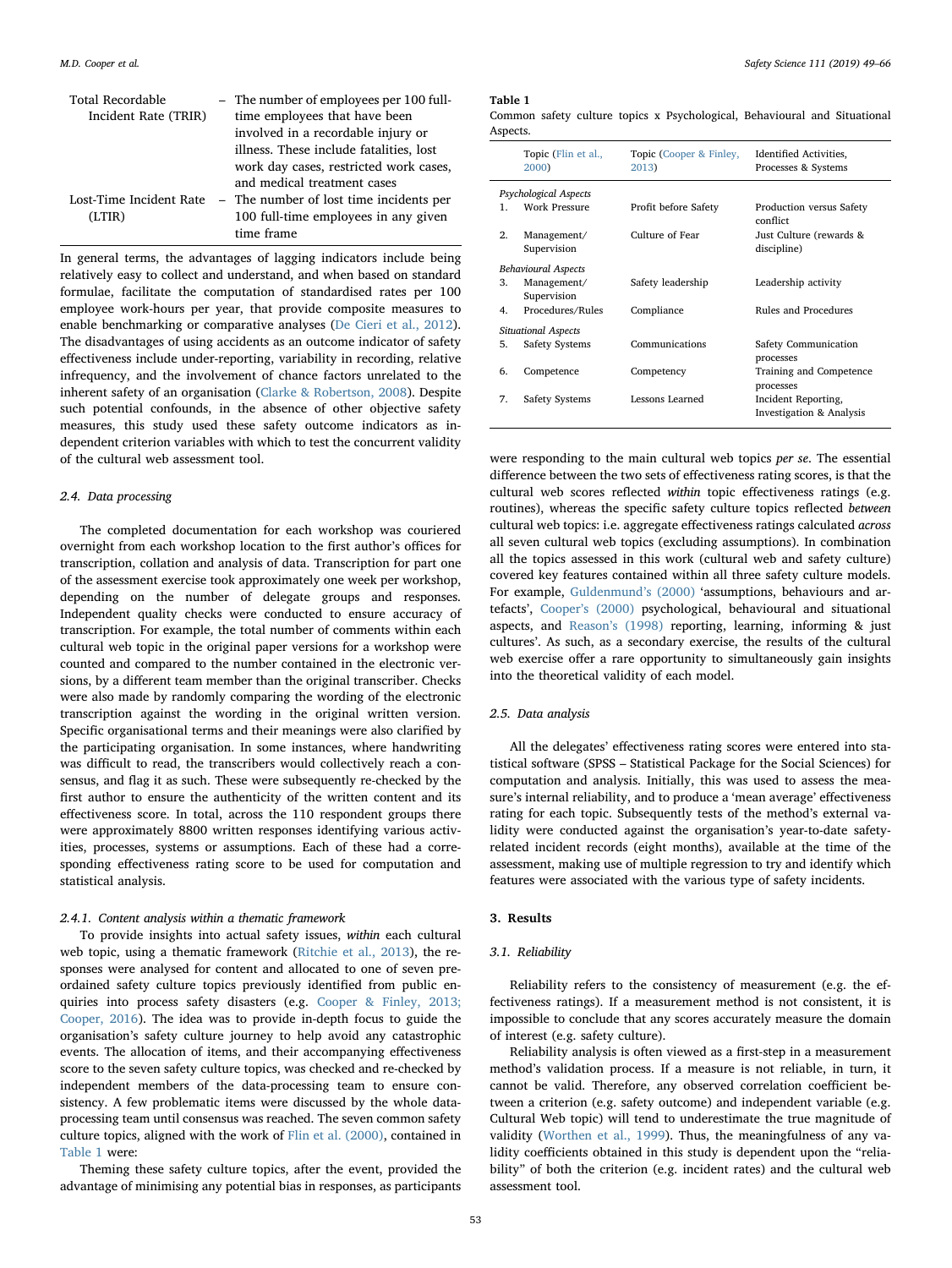| Стаенон тешей тейшийн соётийних                                     | $=$ significant at the $\leq$ 0.05 fever,                                                     |                                                                                     |                                                                                        | $=$ significant at the $\leq 0.01$ lever.                        |                                     |                    |            |             |         |
|---------------------------------------------------------------------|-----------------------------------------------------------------------------------------------|-------------------------------------------------------------------------------------|----------------------------------------------------------------------------------------|------------------------------------------------------------------|-------------------------------------|--------------------|------------|-------------|---------|
| LTI<br>RWC<br>REC<br>FA<br><b>PSIFs</b><br><b>NM</b><br><b>TRIR</b> | $-0.782**$<br>$-0.418**$<br>$-0.418$ **<br>$0.726***$<br>$0.797***$<br>$-0.066$<br>$-0.418**$ | $0.943**$<br>$0.771$ **<br>$-0.086$<br>$-0.300^{\degree}$<br>$-0.135$<br>$0.687$ ** | $0.895$ **<br>$-0.024$<br>$-0.322$ <sup>*</sup><br>$-0.289$ <sup>*</sup><br>$0.649$ ** | $0.367***$<br>$0.600$ <sup>**</sup><br>$0.259^{*}$<br>$0.665$ ** | $0.754$ **<br>$0.591**$<br>$-0.096$ | $0.614**$<br>0.228 | 0.131      |             |         |
| <b>LTIF</b>                                                         | $-0.782**$                                                                                    | $0.389$ <sup>**</sup>                                                               | $0.849**$                                                                              | 0.136                                                            | $-0.759**$                          | $-0.986**$         | $-0.779**$ | 0.242       |         |
|                                                                     | <b>SIFs</b>                                                                                   | LTI                                                                                 | <b>RWC</b>                                                                             | <b>REC</b>                                                       | FA                                  | <b>PSIFs</b>       | <b>NM</b>  | <b>TRIR</b> | LTIF    |
| Average Reliability Estimate (Rho)                                  | $0.60*$                                                                                       | 0.52                                                                                | $0.63*$                                                                                | 0.53                                                             | 0.38                                | $0.62*$            | 0.39       | 0.37        | $0.68*$ |

<span id="page-5-0"></span> $relability coefficients$  \*  $=$  significant at the  $\lt 0.05$  level; \*\*  $=$  significant at the  $\lt 0.01$  level.

#### 3.1.1. Criterion reliability

Due to the non-parametric nature of incident data, Spearman's Rho ([Spearman, 1910\)](#page-17-1), an ordinal alternative to Cronbach's alpha, was used to assess the reliability of the study's criterion variables (i.e. incident categories). A Rho  $> 0.60$  is considered adequate reliability, while Rho's between > 0.25–0.60 are considered moderate. The obtained Spearman's Rho reliability coefficients are shown in [Table 2.](#page-5-0) Unlike linear correlations (e.g. Pearson) which show that as one variable increases or decreases in relation to another, Spearman's Rho show the strength of a monotonic relationship between paired data. i.e. a relationship where one variable never increases or decreases as a result of another variable increasing or decreasing. The closer Rho is to  $\pm$  1 the stronger the monotonic relationship. Similarly, the more a variable measures different features, the greater the possibility of negative average covariance among items and hence negative reliability coefficients. For example, the positive monotonic reliability coefficients for the SIFs – PSIFs (Rho =  $0.797$ ,  $p < .01$ ) and SIFs-First-Aids (Rho =  $0.726$ , p < .01) show these highly related incident categories share common features. Conversely, as shown by the negative reliability coefficients, all the other incident types measure something else. As such, on this basis it could be argued SIFs are an entirely different class of incident (which is exactly what they are!).

To provide an aggregated estimate of the overall criterion reliability of each incident category, the Spearman Rho correlations were subjected to a Fisher z transformation. The resulting z-values were averaged and converted back to an r value. This process is known to lead to reduced magnitude coefficients ([Silver & Dunlap, 1987](#page-17-2)) but produces less bias than directly averaging the correlation values ([Corey et al.,](#page-15-18) [1998\)](#page-15-18). As such, the estimated aggregate reliability coefficients are considered conservative. The transformed correlations show acceptable criterion-related reliability (Rho  $\geq$  0.60) for Serious Injuries & fatalities (SIFs), Restricted Work Cases (RWC), potential SIFs (PSIFs) and Lost-Time Incident Frequency (LTIF). Moderate aggregate reliability coefficients were obtained for the number of Lost-Time Incidents (LTI), Recordables (REC), First-Aids (FA), Near-Misses (NM) and the Total Recordable Incident Rate (TRIR). Thus, any validity coefficients obtained in this study are likely to be much lower than they would have been, had the incident categories had higher internal consistency.

## 3.1.2. Cultural web reliability

A reliability coefficient of 0.70 is considered the minimum acceptable for a psychometric measurement method, while somewhere between 0.80 and 0.90 is considered desirable (e.g. [Peterson, 1994;](#page-16-35) [Tavakol & Dennick, 2011](#page-16-35)). A Cronbach's Alpha test was conducted on the eight cultural web topics. The obtained coefficient ( $r = 0.845$ ) indicates there was a high degree of consistency among the group's responses, suggesting the cultural web assessment results are consistent and reliable. A Cronbach's Alpha test was also run on the derived safety culture topics. The obtained coefficient ( $r = 0.848$ ) was similar to that obtained from the cultural web topics, albeit marginally higher, again confirming the consistency of the effectiveness ratings across the participant workgroups. As such, the mixed-methods assessment used in this study has shown a desirable level of reliability for use in the real-

## world.

## 3.2. Criterion validity

No objective work-related criterion variable can ever undergo a completely satisfactory empirical test of its adequacy, as it is subject to many biasing contextual factors such as type of work, size of workgroups, working environment, competence of personnel, leadership style, etc. Consequently, a criterion variable must be logically justifiable as valid in its own right ([Brogden & Taylor, 1950](#page-15-19)). The various types of incident records used in this study are those typically reported in the vast majority of companies around the globe by company personnel via their company incident reporting systems, and as such are the best available estimate of safety-related system and barrier failures, and their severity of impact (i.e. safety effectiveness). Logically, if a report is entered into the incident reporting system an adverse event occurred, therefore, the use of incident records is a valid criterion variable that can be justified. A such, it is inferred they have construct validity. Nonetheless, given the moderate reliability coefficients for some incident types obtained in this study, questions could be raised concerning the degree to which they truly reflect the organisations incident rates as they could be contaminated by under-reporting (e.g. [Clarke &](#page-15-17) [Robertson, 2008](#page-15-17)). If levels of under-reporting are significant, it could contaminate any subsequent validation analysis using the Cultural Web assessment results [\(Brogden & Taylor, 1950](#page-15-19)).

To accurately estimate levels of under-reporting requires knowledge of the true number of incidents experienced by employees relative to the number actually reported [\(Probst & Estrada, 2010](#page-16-36)). Many studies using safety incident data have used self-report surveys to provide such estimates, even though they are known to be contaminated by common method variance (Podsakoff [et al, 2003\)](#page-16-37) social desirability responding ([Paulhaus, 1989](#page-16-38)), and participants problems recollecting past events ([Liao et al., 2001\)](#page-16-39). Others have compared workers compensation costs to OSHA records to provide estimates of organizational under-reporting to the authorities, even though workers' compensation records may also be contaminated by underreporting [\(Parker et al., 1994\)](#page-16-40). Thus, any retrospective estimates of the extent of under-reporting using the aforementioned methods are likely to be inaccurate. This poses the question 'how can we know what we don't know?'

In the absence of asking questions about the delegates accident experience during the workshops, attempts to assess the extent of any under-reporting used chi-square analysis to test the "goodness of fit" between the number of year-to-date reported incidents and the expected number of incidents. Chi-square is the sum of the squared difference between the observed and expected data, divided by the expected data in all possible categories. The chi-square test was used because the random nature of incidents means they are distribution-free (i.e. The distribution of incidents won't follow a normal bell curve) and because it assesses the null hypothesis, which states that there is no significant difference between the expected and observed result. The resulting p value is the probability that the deviation of the observed from that expected is due to chance alone (i.e. no other forces are exerting an effect). Should a difference emerge, it could either indicate the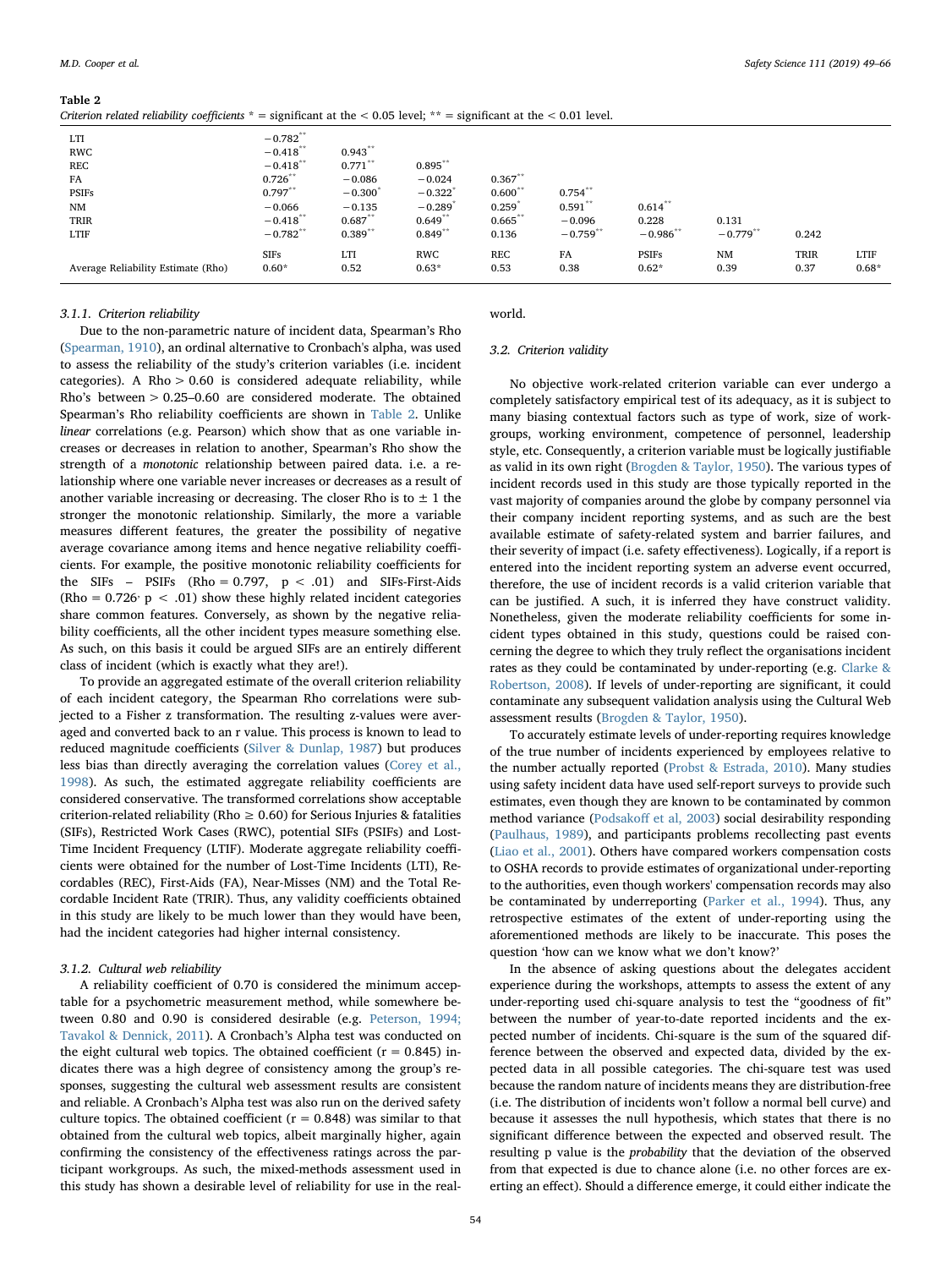<span id="page-6-0"></span>Chi-square analysis results.

| ____<br>____<br>.<br>_______    | ___            |               |               |                    |                |               |                     |               |               |  |
|---------------------------------|----------------|---------------|---------------|--------------------|----------------|---------------|---------------------|---------------|---------------|--|
|                                 | <b>SIFs</b>    | <b>LTI</b>    | <b>RWC</b>    | <b>REC</b>         | FA             | <b>PSIFs</b>  | <b>NM</b>           | <b>TRIR</b>   | LTIF          |  |
| Chi-Square<br>df<br>Asymp. Sig. | 13.71<br>0.000 | 1.09<br>0.982 | 0.66<br>0.995 | 8.31<br>-<br>0.306 | 10.05<br>0.347 | 7.03<br>0.426 | 2.95<br>10<br>0.983 | 2.73<br>0.974 | 1.09<br>0.982 |  |

presence of under-reporting, or simply reflect the difference in risk represented by the activities of those concerned in the various business units, workshop locations, employment categories and job functions ([Gawande et al., 2003\)](#page-16-41).

The chi-square results shown in [Table 3](#page-6-0) revealed a significant difference  $(p < 0.000)$  between observed and expected SIF values. No significant differences were found for any other types of incident category, suggesting any variation in the data for these criterion variables is entirely due to chance, and that under-reporting was not a systemic problem.

A further examination of the SIF data revealed that the significant difference for the SIF reports were associated with the high-risk nature of maintenance and operations compared to the lower-risk nature of corporate services and other administrative functions: in other words, the nature of the work. Thus, no solid evidence could be found indicating there was systemic or significant levels of under-reporting. As such, it could be concluded, with a high degree of confidence, that the incident data in this study represents a reasonably true reflection of incident occurrence.

Just to be sure, the ratios of minor to serious injury reports ([Rebbitt,](#page-16-42) [2014\)](#page-16-42) were also computed and examined along the lines suggested by Heinrichs triangle, which postulates that the severity distribution of occupational accidents is relatively constant due to common causes (e.g. [Marshall et al., 2018\)](#page-16-43). In general, the magnitude of the ratios should be lower at the top, and higher at the bottom of the triangle. Using the year-to-date reported incident records (8 months), [Table 4](#page-6-1) reveals this severity distribution held true with the exception of First-Aids (FA) and Potential Serious Injuries & Fatalities (PSIFS). The lower magnitude ratios for First-Aids were contrary to expectations, suggesting there was some level of under-reporting, although the extent is unknown. Conversely, the Chi-Square analysis above suggests it could simply be due to chance. Nonetheless, any validity relationships of the cultural web scores to First-Aids should be treated with some degree of caution.

On the other hand, PSIFs are a special class of reported near-miss events that potentially could to lead to an immediate life-altering or life-threatening outcome. Not usually represented in the Heinrich triangle, this ratio provides useful information regarding the likelihood of an actual SIF occurring, which is the purpose of recording PSIFs. A relatively new type of safety metric [\(Wachter & Ferguson, 2013\)](#page-17-3) it is unknown whether or not these are under-reported, although the Chi-Square analysis would suggest otherwise.

In sum, although there does appear to be a possibility that some under-reporting occurred, it is likely this was restricted mainly to relatively minor First-Aid events, which may be caused by issues such as a perceived low severity of injury and the potential negative reactions of

#### <span id="page-6-1"></span>Table 4

Incident Category Ratios in accordance with Heinrich's Triangle.

| Ratios      | <b>SIF</b> | LTI  | RWC  | REC   | FA    | PSIF |
|-------------|------------|------|------|-------|-------|------|
| SIF         |            |      |      |       |       |      |
| <b>LTI</b>  | 13:1       |      |      |       |       |      |
| <b>RWC</b>  | 15:1       | 1:1  |      |       |       |      |
| <b>REC</b>  | 42:1       | 3:1  | 3:   |       |       |      |
| FA          | 34:1       | 3:1  | 2:1  | 1:1   |       |      |
| <b>PSIF</b> | 16:1       | 1:1  | 1:   | 0.4:1 | 0.5:1 |      |
| Near-Miss   | 786:1      | 61:1 | 54:1 | 19:1  | 23:1  | 49:1 |

#### <span id="page-6-2"></span>Table 5

Overall means & standard deviations for cultural web topic effectiveness ratings.

| Cultural Web Topic                                  | n   | Ÿ.   | s.d. |
|-----------------------------------------------------|-----|------|------|
| Psychological Aspects                               |     |      |      |
| Stories about Safety                                | 108 | 3.79 | 2.37 |
| Summary Global Assumptions about Safety             | 81  | 5.34 | 3.34 |
| Specific Assumptions - Routines                     | 110 | 5.82 | 2.67 |
| Specific Assumptions - Stories                      | 110 | 5.09 | 3.37 |
| Specific Assumptions - Symbols                      | 110 | 5.77 | 2.67 |
| Specific Assumptions - Influences on Safety         | 110 | 5.48 | 3.08 |
| Specific Assumptions - Values Displayed             | 110 | 5.57 | 3.27 |
| Specific Assumptions - Safety Structures            | 110 | 4.82 | 2.97 |
| Specific Assumptions - Monitor, Measure & Reinforce | 110 | 4.57 | 3.10 |
| <b>Behavioural Aspects</b>                          |     |      |      |
| <b>Safety Routines</b>                              | 110 | 5.04 | 1.47 |
| Safety Values Displayed                             | 108 | 5.06 | 2.23 |
| <b>Situational Aspects</b>                          |     |      |      |
| Safety Symbols                                      | 109 | 4.03 | 1.76 |
| Influences on Safety                                | 110 | 4.42 | 2.18 |
| <b>Safety Structures</b>                            | 110 | 4.75 | 1.72 |
| Monitor, Measure and Reinforce Safety               | 108 | 5.00 | 1.87 |
| Overall Cultural Web Effectiveness Score            | 110 | 4.68 | 1.44 |

others ([Tucker et al., 2014](#page-17-4)). Overall, taking both analytic attempts as a whole, with the exception of first-aids, it would appear that the reported incident categories are not unduly affected by under-reporting, and therefore, provide a reasonably accurate reflection of actual incident occurrence.

#### 3.3. Mean average scores – cultural web topics

Shown in [Table 5](#page-6-2), the mean 'Effectiveness' rating was 4.68  $(s.d. = 1.44)$  out of a possible 10. The three highest scoring cultural web topics were all related to the underlying assumptions. The highest was assumptions about safety routines ( $\bar{x}$  = 5.82; s.d. = 2.67), followed by assumptions about safety symbols ( $\bar{x}$  = 5.77; s.d. = 2.67), and assumptions about the safety values displayed ( $\bar{x}$  = 5.57; s.d. = 3.27). The mean score for the global summary assumptions was ( $\bar{x}$  = 5.34; s.d. = 3.34). Safety values displayed (i.e. behaviour) was rated at 5.06 (s.d. = 2.23), with safety routines (i.e. behaviour) rated at 5.04  $(s.d. = 1.47)$ . The effectiveness of the organisation's monitoring, measuring and reinforcement of safety received a rating of 5.00  $(s.d. = 1.87)$ , safety structures was rated as 4.75  $(s.d. = 1.72)$ , influences on safety was rated as  $4.42$  (s.d. = 2.18) and safety symbols as 4.03 (s.d = 1.76). The lowest scoring topic was stories about safety (i.e. psychological aspect) with an effectiveness rating of 3.79 (s.d =  $2.37$ ).

## 3.4. Mean average scores – safety culture topics

Shown in [Table 6,](#page-7-0) the overall mean average effectiveness rating for the safety culture topics was  $4.59$  (s.d. = 1.38). Compliance to rules and procedures (i.e. behaviour) with a rating of  $5.48$  (s.d = 1.50) was the highest scoring. Profit before safety (i.e. values, beliefs & attitudes) received an aggregate rating of  $4.72$  (s.d. = 2.02), followed by communications (i.e. situational) with a rating of 4.70 (s.d.  $= 1.69$ ). Safety leadership (i.e. behaviour) received an effective rating of 4.63 (s.d. = 2.02), with lessons learned (i.e. situational) rated as 4.46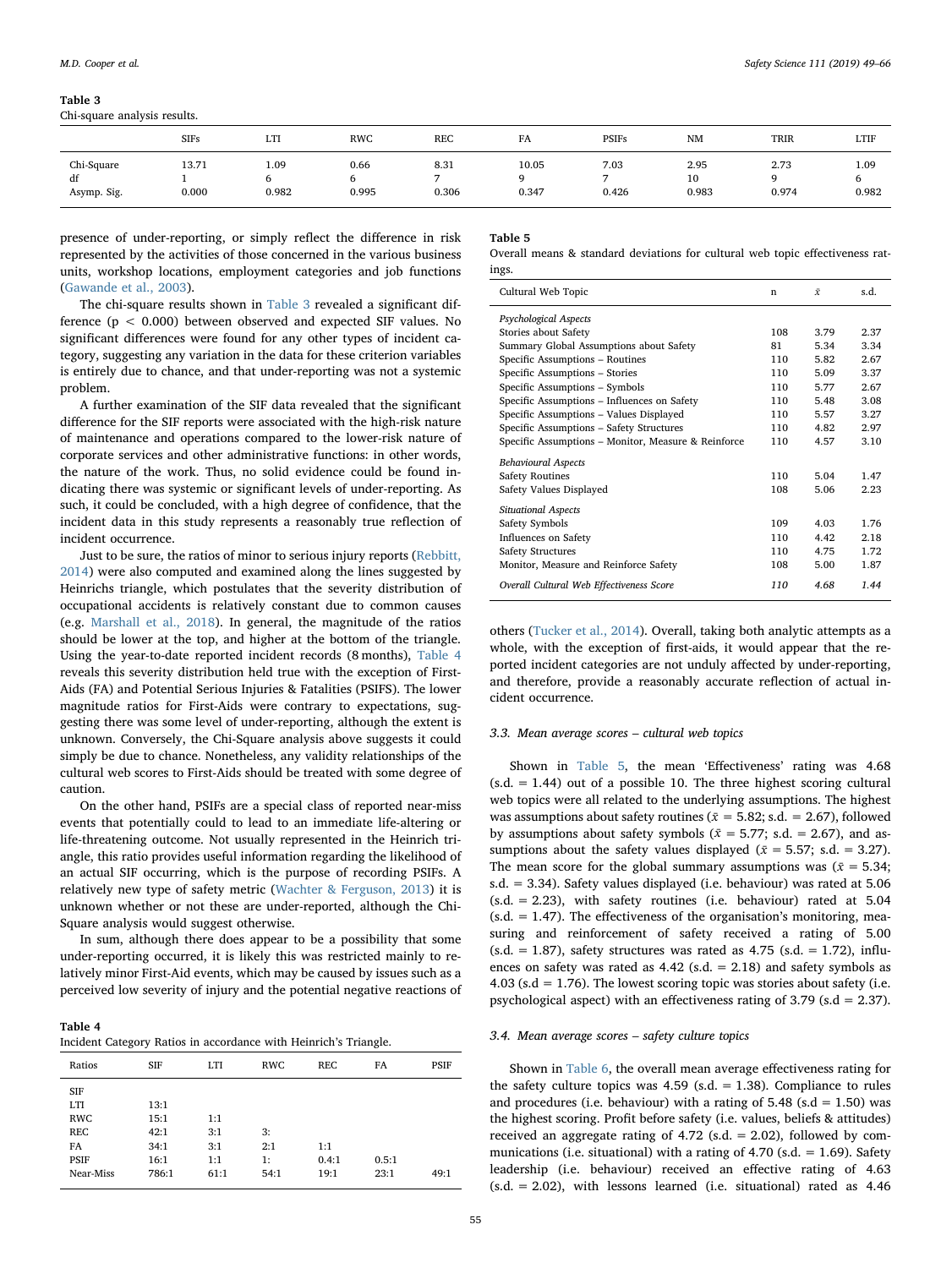<span id="page-7-0"></span>Overall means & standard deviations for safety culture topics effectiveness ratings.

| Safety Culture Topics                      | $\mathbf n$ | $\bar{x}$ | d.   |
|--------------------------------------------|-------------|-----------|------|
| Psychological Aspects                      |             |           |      |
| Profit before Safety                       | 109         | 4.72      | 2.02 |
| Culture of Fear                            | 109         | 4.25      | 2.12 |
| <b>Behavioural Aspects</b>                 |             |           |      |
| Safety Leadership                          | 109         | 4.63      | 2.02 |
| Compliance to Rules/Procedures             | 110         | 5.48      | 1.50 |
| <b>Situational Aspects</b>                 |             |           |      |
| Communications                             | 109         | 4.70      | 1.69 |
| Competency                                 | 102         | 3.85      | 1.95 |
| Lessons Learned                            | 105         | 4.46      | 1.97 |
| Overall Safety Culture Effectiveness Score | 110         | 4.59      | 1.38 |
|                                            |             |           |      |

(s.d. = 1.97). A culture of fear (i.e. values, beliefs & attitudes) received a rating of  $4.25$  (s.d. = 2.12), with competency (i.e. situational) receiving the lowest rating at 3.85 (s.d.  $= 1.95$ ).

#### 3.5. Statistical difference tests

The demographic information collected during each assessment exercise included workshop location, respondent group's business unit (e.g. corporate, operations), employment category (e.g. manager, supervisor or employee), and job function (e.g. human resources, etc). One-way analysis of variance (ANOVA's) was used to test for any statistical differences between each group effectiveness ratings, with the Scheffe test used as a post-hoc procedure to ensure any differences obtained were real. Presented in [Table 7](#page-7-1), no statistically significant

#### <span id="page-7-1"></span>Table 7

Significance statistics for inter-group differences in effectiveness ratings.

differences were found in effectiveness scores between any of the groups for any of the cultural web topic or the safety culture topics. Although there were clearly some differences, these non-significant results indicate, with a high degree of confidence, that to all intents and purposes the effectiveness ratings of the organisation's safety culture were shared by all and were stable – both of which are key elements of organisational culture [\(Hofstede et al., 1990, p. 311](#page-16-44)).

## 3.6. Criterion-related validity

For an assessment method to be useful, in conjunction with being reliable, it must also be valid: i.e. it must be related to some other external measure of performance in the same domain (e.g. safety performance). Criterion-related validity is indicated when measures on the predictor (e.g. cultural web) and criterion variables (e.g. safety incidents) are correlated, and the strength of the correlation coefficient (r) substantially supports the extent to which the assessment method estimates performance on each criterion [\(Waltz et al., 2005](#page-17-5)). As a general rule, the higher the validity coefficient, the more beneficial the assessment method. Many scholars recommend criterion-related validity coefficients  $(r) > 0.45$  [\(DeVon et al., 2007](#page-16-45)), whereas the US Dept. of Labor considers validity coefficients above 0.35 to be very beneficial ([Saad et al., 1999\)](#page-16-46).

## 3.6.1. Correlations

To test for criterion-related validity, the delegate group's overall effectiveness ratings for the cultural web topics were initially correlated with the organisation's year-to-date Total Recordable Incident Rates (TRIR), specific only to the different regional business units involved in the assessment exercise. TRIR is an aggregate measure encompassing many different types of safety incident within one metric. The obtained

| Cultural Web Topics                                   | Workshop Location | <b>Business Unit</b> | <b>Employment Category</b> | Job Function |
|-------------------------------------------------------|-------------------|----------------------|----------------------------|--------------|
| Psychological Aspects                                 |                   |                      |                            |              |
| Stories about Safety                                  | 0.321             | 0.510                | 0.468                      | 0.871        |
| Global Assumptions about Safety                       | 0.998             | 0.331                | 0.129                      | 0.235        |
| Specific Assumptions - Safety Routines                | 0.803             | 0.303                | 0.169                      | 0.871        |
| • Specific Assumptions - Stories about safety         | 0.527             | 0.112                | 0.072                      | 0.104        |
| • Specific Assumptions - Safety Symbols               | 0.612             | 0.507                | 0.114                      | 0.625        |
| • Specific Assumptions - Influences on Safety         | 0.279             | 0.606                | 0.174                      | 0.089        |
| • Specific Assumptions - Values Displayed             | 0.156             | 0.103                | 0.115                      | 0.170        |
| • Specific Assumptions - Safety Structures            | 0.657             | 0.207                | 0.317                      | 0.109        |
| • Specific Assumptions - Monitor, Measure & Reinforce | 0.436             | 0.607                | 0.278                      | 0.675        |
| <b>Behavioural Aspects</b>                            |                   |                      |                            |              |
| <b>Safety Routines</b>                                | 0.666             | 0.968                | 0.484                      | 0.970        |
| Safety Values Displayed                               | 0.204             | 0.063                | 0.114                      | 0.720        |
| Situational Aspects                                   |                   |                      |                            |              |
| Safety Symbols                                        | 0.977             | 0.086                | 0.460                      | 0.151        |
| Influences on Safety                                  | 0.759             | 0.449                | 0.345                      | 0.954        |
| <b>Safety Structures</b>                              | 0.676             | 0.952                | 0.235                      | 0.991        |
| Monitor, Measure and Reinforce Safety                 | 0.900             | 0.313                | 0.567                      | 0.528        |
| Overall Cultural Web Score                            | 0.680             | 0.342                | 0.202                      | 0.840        |
| Safety Culture Topics                                 | Workshop Location | <b>Business Unit</b> | <b>Employment Category</b> | Job Function |
| Psychological Aspects                                 |                   |                      |                            |              |
| Profit before Safety                                  | 0.498             | 0.328                | 0.908                      | 0.940        |
| Culture of Fear                                       | 0.926             | 0.827                | 0.321                      | 0.364        |
| <b>Behavioural Aspects</b>                            |                   |                      |                            |              |
| Safety Leadership                                     | 0.390             | 0.788                | 0.264                      | 0.806        |
| Compliance to Rules/Procedures                        | 0.962             | 0.956                | 0.938                      | 0.732        |
| <b>Situational Aspects</b>                            |                   |                      |                            |              |
| Communications                                        | 0.946             | 0.849                | 0.919                      | 0.997        |
| Competency                                            | 0.391             | 0.740                | 0.739                      | 0.089        |
| Lessons Learned                                       | 0.936             | 0.568                | 0.994                      | 0.989        |
| Overall Safety Culture Topic Score                    | 0.527             | 0.524                | 0.923                      | 0.912        |
|                                                       |                   |                      |                            |              |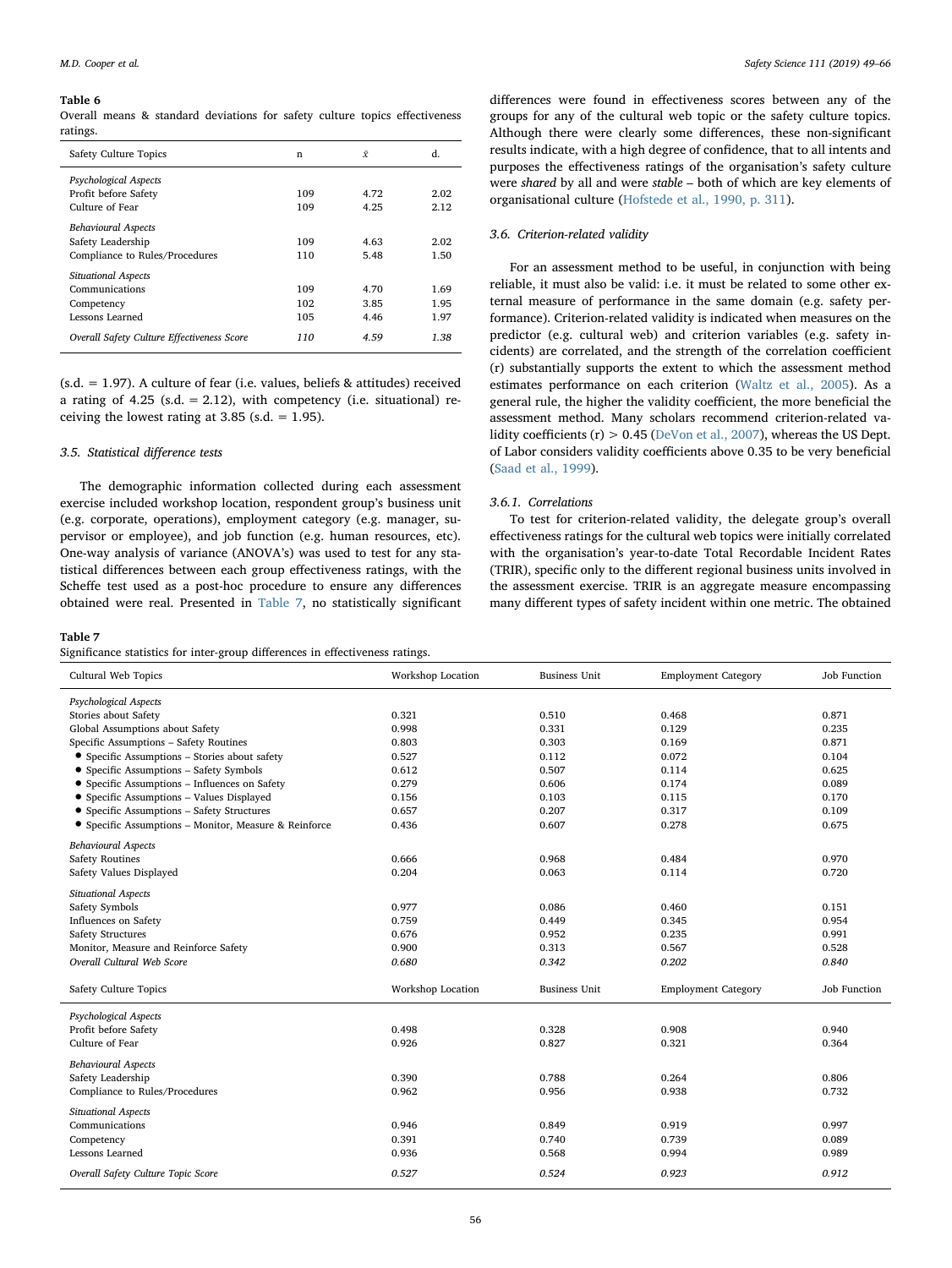validity coefficient ( $r = 0.488$ ,  $p < 0.01$ ) clearly shows the aggregate effectiveness ratings were related to the organisation's aggregate incident rate. This was repeated for the safety culture topics, which again returned a validity coefficient ( $r = 0.417$ ,  $p < 0.01$ ). The strength of these two correlations with the organisation's year-to-date TRIR substantially supports the use of the cultural web as a valid safety culture assessment method [\(Waltz et al., 2005\)](#page-17-5).

# 3.6.2. Multiple regression analysis

Given the strength of the two criterion-related correlational validity coefficients, the next step was to try and discover which cultural web topic(s) or specific safety culture topic(s) were associated with specific types of adverse incident records. Step-wise multiple regressions were run using the year-to-date incident statistics as the dependent variable, and the cultural web or safety culture topics as the independent variables. Any statistically significant relationship provides evidence of the topic(s) association with the various types of incident. Validity coefficients for two or more topics combined indicate that it is the incremental combination of those topics that explains the strength  $(R^2)$  of the relationship to that particular type of incident. The coefficient of determination  $(R^2)$  is the proportion of the variance in the dependent variable (e.g. safety incident records) that is explained from the independent variable(s) (e.g. cultural web topics). The *adjusted*  $R^2$  is a modified version of  $R^2$  that has been adjusted for the number of predictor variables in the regression model, which increases only if an additional independent variable improves the overall model more than would be expected by chance ([Von Eye & Schuster, 1998\)](#page-17-6). If an accompanying *F*-value is statistically significant (typically  $p < .05$ ), the model explains a significant amount of variance in the outcome variable (e.g. incident records).

High correlations between the independent variables (i.e. topics) could indicate multicollinearity (inter-correlated predictors) that can cause severe computational problems (O'[Brien, 2007](#page-16-47)): i.e. by over-inflating the standard errors, multicollinearity would make some variable coefficients statistically insignificant when they should be significant (i.e. a type 2 error). Without multicollinearity, those coefficients might be significant ([Akinwande, Dikko, & Samson, 2015\)](#page-15-20). One method of assessing the importance of multicollinearity is to ascertain if the expected residual sum of squares is affected by a large variance inflation factor (VIF). A VIF of  $n$  means that the variance of the estimated coefficients is  $n$  times higher because of the correlation between the independent variables. However, the extant literature is not clear on what VIF threshold value to use: some use a threshold value of 5 (e.g. [Rogerson, 2001](#page-16-48)), while most use a VIF > 10 (e.g. [Hair et al., 1995\)](#page-16-49) to sequentially eliminate problematic variables from the regression equation in an attempt to reduce the collinearity and optimise the significance of the model ([Akinwande et al., 2015](#page-15-20)).

#### 3.6.3. Multiple regression – cultural web topics

The first series of step-wise multiple regressions focused solely on relationships between the cultural web topics (i.e. routines, stories, symbols, values displayed, influences, safety structures, monitor & measure, global assumptions about safety, and topic specific assumptions) and the different types of incident. Given the importance of 'underlying assumptions' in organisational culture models (e.g. [Johnson, 1992; Schein, 1992; Guldenmund, 2000\)](#page-16-13) Cultural Web topicspecific 'underlying assumptions' (e.g. assumptions about the safety routines) as well as the global summary of the organisation's underlying assumptions about safety, were each entered into the model as separate discreet variables. Initially, only the cultural web topics were entered. The global summary assumptions were added next. Finally, the topicspecific underlying assumptions were added. With this three-phase approach, the aim was to identify the extent to which the respondent groups effectiveness ratings of their 'underlying assumptions', influence the organisation's actual safety performance. Contained in [Table 8,](#page-9-0) the criterion-related validity coefficients (adjusted  $R^2$ ) for the Cultural Web

topics ranged from 0.14 to 0.35 ( $p < .05$ ).

The predictors for both minor and serious incidents were: values displayed; measuring, monitoring and reinforcing safety; telling stories about safety; and specific assumptions about safety stories. Multicollinearity statistics were between 1.0 and 1.51, well below the VIF thresholds of 5 or 10. With eight cultural web topics, and seven specific sets of underlying assumptions, out of a potential 15 topics, only four exhibited criterion- related validity with actual safety performance. Moreover, none were associated with the Lost-Time Incident Rate (LTIR), even though this incident category has the highest criterion reliability estimate (Rho =  $0.68$ ).

# 3.6.4. Multiple regression – safety culture topics

Multiple-regression analyses were conducted to examine the influence of the specific safety culture topics (independent variables) on the organisation's incident records (dependent variable). Shown in [Table 9](#page-9-1), every safety culture topic was significantly related, to some degree, to all of the organisation's incident types. The criterion-related validity coefficients (adjusted  $R^2$ ) ranged from 0.08 to 0.45 (p < .01). Multicollinearity statistics were between 1.0 and 1.31, again well below the VIF thresholds of 5 or 10. The magnitude of these validity coefficients was, in general, much greater than the cultural web topics, with adjusted  $R^2$  coefficients of 0.25 or higher being obtained for seven types of incident. Given the stronger statistical relationships, the seven specific safety culture topics appear to be more valid predictors of an organisation's safety performance than the cultural web topics, further supporting their use as the prime targets for assessing and improving safety culture [\(Cooper, 2016](#page-15-12)).

With the exception of restricted work cases (REC) and near-misses (NM), the topic Culture of Fear was related to seven types of incident records, indicating that developing a 'Just' culture ([Reason, 1998\)](#page-16-10) is absolutely crucial to reducing adverse safety incidents. Profit before Safety was related to the total Recordable Incident Rate (TRIR), the number of Lost-Time incidents (LTI), recordable injuries (REC), and restricted work cases (RWC), clearly indicating the significant impact of the safety-productivity conflict on injuries (e.g. [Hamidi, et al., 2012](#page-16-50)). Similarly, Competency was related to serious injuries & fatalities (SIFs), the lost-time incident rate (LTIR), the number of first-aids (FA) and potential serious injuries & fatalities (PSIFs), indicating that a lack of competency exerts a significant influence on both serious and minor injuries ([Aronsson, 1999\)](#page-15-21). Compliance to rules and procedures was related to serious injuries & fatalities (SIFs), lost-time incident rate (LTIR) and the number of first-aids (FA). Communications was related to the number of lost-time incidents (LTI) and number of restricted work cases (RWC), while Lessons Learned was related to the number of recordable injuries (REC), and the number of restricted work cases (RWC).

## 3.7. Safety culture model testing

This study found a wide range of safety culture topics were significantly linked via criterion-related validity coefficients with various types of incident records. As such, they present an opportunity to evaluate the validity of the theoretical models of safety culture that provide the framework for much current safety culture research.

## 3.7.1. Organisational culture model

Contrary to organisational culture theory ([Schein, 1992,](#page-16-5) [Guldenmund, 2000\)](#page-16-5), associated underlying assumptions appear to have little influence on actual safety performance. Behaviours (i.e. safety values displayed) and artefacts (i.e. monitor, measure & reinforce, and stories about safety) at the top level [\(Johnson, 1992\)](#page-16-13) explained most of the associations with the various incident types. Specific 'assumptions about safety stories' was the only type of 'underlying assumption' that appeared in the regression models. These relationships were for the Total Recordable Injury Rate, in conjunction with safety values displayed, (adj.  $R^2 = 0.35$ ;  $p \le 0.01$ ); the number of recordable injuries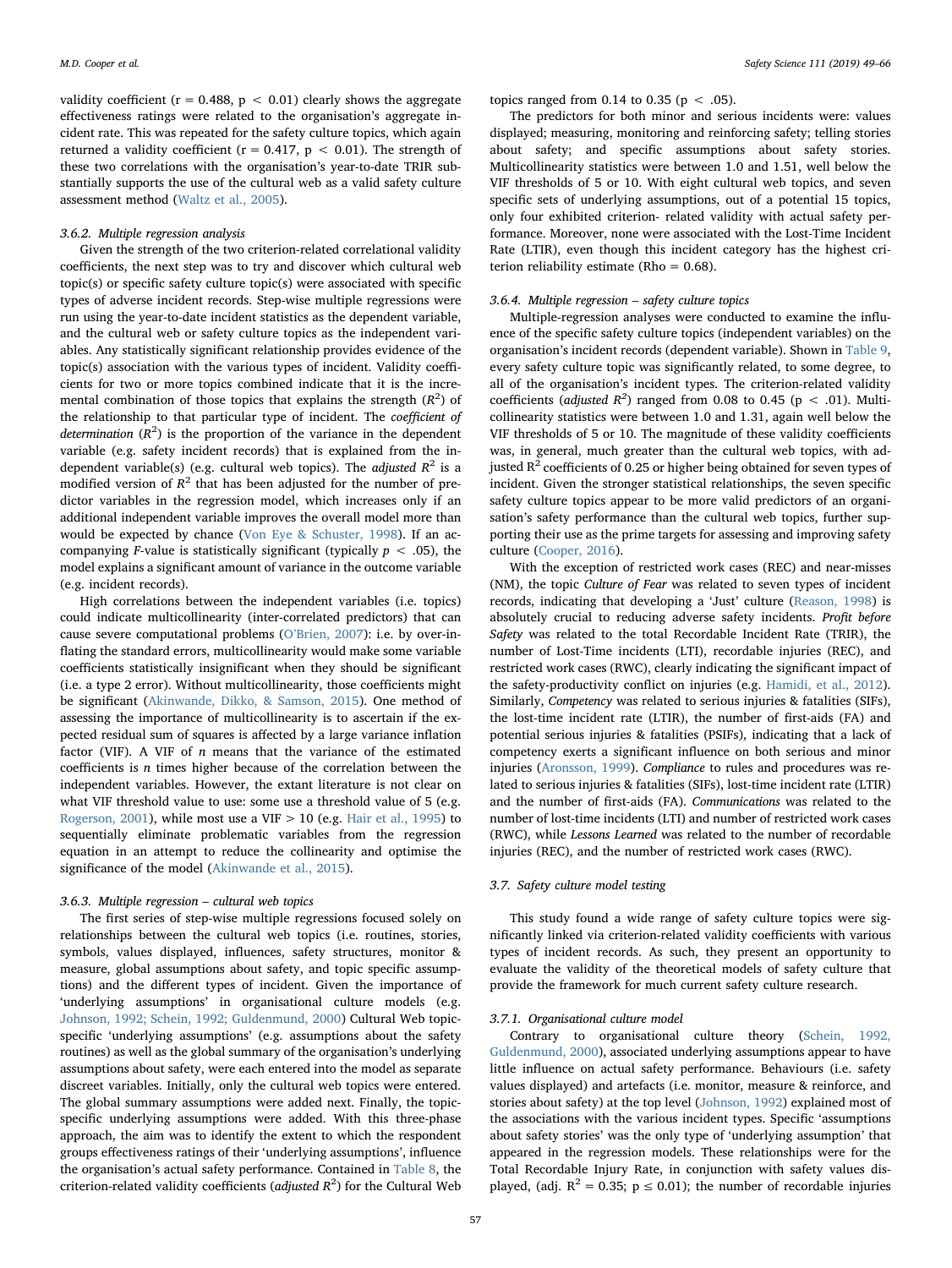<span id="page-9-0"></span>Criterion-related validity coefficients for the cultural web topics: DV = Dependent Variable; IV = Independent Variables.

| Types of Incident (DV)                          | Rho              | Cultural Web Topics - Predictors (IV)              | Adi. $R^2$ |       | Sig. |
|-------------------------------------------------|------------------|----------------------------------------------------|------------|-------|------|
| Total Recordable Incident Rate (TRIR)           | 0.37             | Assumptions (Stories), Safety Values Displayed     | 0.35       | 14.99 | 0.01 |
| Number of Lost-time incidents (LTI)             | 0.52             | Safety Values Displayed                            | 0.29       | 16.54 | 0.01 |
| Number of Recordable Injuries (REC)             | 0.53             | Assumptions (Stories)                              | 0.28       | 21.94 | 0.01 |
| Potential Serious Injuries & Fatalities (PSIFs) | $0.62^{^{*}}$    | Monitor, Measure & Reinforce, Stories about Safety | 0.25       | 9.89  | 0.01 |
| Number of Near-Misses (NM)                      | 0.39             | Stories about Safety                               | 0.19       | 14.99 | 0.01 |
| Serious Injuries & Fatalities (SIFs)            | $0.60^{\degree}$ | Monitor, Measure & Reinforce                       | 0.14       | 5.84  | 0.02 |
| Restricted Work Cases (RWC)                     | $0.63*$          | Safety Values Displayed                            | 0.14       | 7.08  | 0.01 |
| Number of First-Aids (FA)                       | 0.38             | Safety Values Displayed, Assumptions (Stories)     | 0.14       | 5.24  | 0.03 |
| Lost-Time Incident Rate (LTIR)                  | $0.68^{\circ}$   | None                                               |            |       |      |

Criterion related reliability coefficients  $* =$  significant at the  $< 0.05$  level.

#### <span id="page-9-1"></span>Table 9

Criterion-related validity coefficients for the safety culture topics.

| Types of Incident (DV)                          | Rho              | Safety Culture Topics - Predictors (IV)              | Adj. $R^2$ |       | Sig. |
|-------------------------------------------------|------------------|------------------------------------------------------|------------|-------|------|
| Serious Injuries & Fatalities (SIFs)            | $0.60^*$         | Fear, Compliance, Competency                         | 0.45       | 10.12 | 0.01 |
| Number of Recordable Injuries (REC)             | 0.53             | Profit before Safety, Lessons Learned, Fear          | 0.42       | 16.48 | 0.01 |
| Total Recordable Incident Rate (TRIR)           | 0.37             | Fear, Profit before Safety                           | 0.41       | 23.18 | 0.01 |
| Lost-Time Incident Rate (LTIR)                  | $0.68^{\degree}$ | Competency, Fear, Compliance                         | 0.36       | 9.88  | 0.01 |
| Number of Lost-time incidents (LTI)             | 0.52             | Fear, Profit before Safety, Communication            | 0.35       | 9.44  | 0.01 |
| Number of First-Aids (FA)                       | 0.38             | Competency, Compliance, Fear                         | 0.26       | 9.50  | 0.01 |
| Restricted Work Cases (RWC)                     | $0.63^{\circ}$   | Lessons Learned, Profit before Safety, Communication | 0.24       | 5.52  | 0.01 |
| Potential Serious Injuries & Fatalities (PSIFs) | $0.62^*$         | Competency, Fear                                     | 0.14       | 6.19  | 0.01 |
| Number of Near-Misses (NM)                      | 0.39             | Profit before Safety                                 | 0.08       | 7.72  | 0.01 |
|                                                 |                  |                                                      |            |       |      |

Criterion related reliability coefficients  $* =$  significant at the  $< 0.05$  level.

(adj.  $R^2 = 0.28$ ;  $p \le 0.01$ ); and, again in combination with safety values displayed, the number of First-Aids (adj.  $R^2 = 0.14$ ;  $p \le 0.03$ ).

## 3.7.2. Reciprocal safety culture model

Cooper'[s \(2000\)](#page-15-2) reciprocal safety culture model highlights that safety culture is a product [\(Schein, 1992\)](#page-16-5) of multiple goal-directed interactions between internal psychological factors, overt behaviour(s), and situational workplace aspects. The product is defined as 'that observable degree of effort by which all organisational members direct their attentions and actions toward improving safety on a daily basis' [\(Cooper,](#page-15-16) [2002\)](#page-15-16). The effectiveness ratings are to some extent a measure of this product, as they are concerned with the impact of the organisation's efforts to improve safety on people's daily safety behaviour. To test the model, SPSS was used to compute composite psychological, behavioural and situational variables by summing the effectiveness ratings for the different Cultural Web topics in the respective categories shown in [Table 2.](#page-5-0)

The criterion-related validity coefficients (adjusted  $R^2$ ) for the composite variables ranged from 0.01 and 0.33. Multicollinearity statistics ranged between 1.0 and 2.84, well below the VIF thresholds of 5 or 10, but higher than all other multiple regression analyses. In general, the size of the coefficients for the composite variables were generally lower than those obtained for the original cultural web topics presented in [Table 5](#page-6-2), with the exception of the associations for the number of Lost-time incidents (LTI) which was slightly higher (0.33 vs 0.29).

Shown in [Table 10,](#page-10-0) the composite psychological variable (e.g. Stories, global underlying assumptions, specific underlying assumptions) did not appear in any of the regression models, with the composite behavioural and situational aspects showing some statistical relationships with the organisation's incidents. Specifically, both the behavioural and situational variables were related to the number of lost-time incidents (adj.  $R^2 = 0.33$ , p < .01), the TRIR (adj.  $R^2 = 0.25$ ,  $p < .01$ ), and the number of near-misses reported (adj.  $R^2 = 0.11$ ,  $p < .02$ ). The behavioural composite was related to all the different types of incident, although three were non-significant (potential serious injuries & fatalities, number of first-aids, and lost-time incident rate). Overall, these results suggest that focusing on behaviour is the best way

to influence a safety culture.

A similar exercise was undertaken with the seven safety culture topics. Shown in [Table 11,](#page-10-1) criterion-related validity coefficients (adjusted  $R^2$ ) for the composite variables ranged from 0.01 to 0.44., with a combination of all three composite variables being significantly related to the TRIR (adj.  $R^2 = 0.44$ ,  $p < .01$ ) the number of recordable injuries (REC) (adj.  $R^2 = 0.31$ ,  $p < .01$ ) and the number of near-misses reported (NM) (adj.  $R^2 = 0.09$ , p < .02). Multicollinearity statistics were between 1 and 1.69. Jointly, the behavioural and situational composite variables were related to all other incident types. This suggest that a focus on optimising both the situation and behaviour, rather than just focusing on psychological or behavioural variables, will exert a positive influence on adverse safety incidents, the same conclusion [Cooper](#page-15-12) [\(2016\)](#page-15-12) came to in his narrative safety culture review. However, this is tempered by the fact that the safety-productivity conflict and a culture of fear may provide a negative backdrop that will prevent any improvement efforts flourishing.

Again, the magnitude of the criterion-related validity coefficients for the composite variables derived from the specific safety culture topics were generally lower than those obtained for the original safety culture topics. Nonetheless, the reciprocal safety culture model is clearly related to safety performance.

#### 3.7.3. [Reasons \(1998\)](#page-16-10) safety culture model

Reason's model of safety culture comprises five sub-cultures that interact to create the safety culture. These are just, reporting, learning, flexible and informed cultures. Combinations of four related variables measured in this study showed statistically significant links to the organisation's incidents. These were a culture of Fear (Just Culture), Lessons Learned (Reporting & Learning Cultures), Communications, and Stories about safety (Informed Culture). Clearly, Reason'[s \(1998\)](#page-16-10) notion that trust is at the heart of a safety culture was strongly supported, as it was associated with seven types of safety incident, highlighting the importance of this variable to all efforts to improve organisational safety cultures. Similarly, lessons learned, communication and stories about safety were also associated with adverse incidents, but to a much lesser degree than the culture of fear. Thus, the available data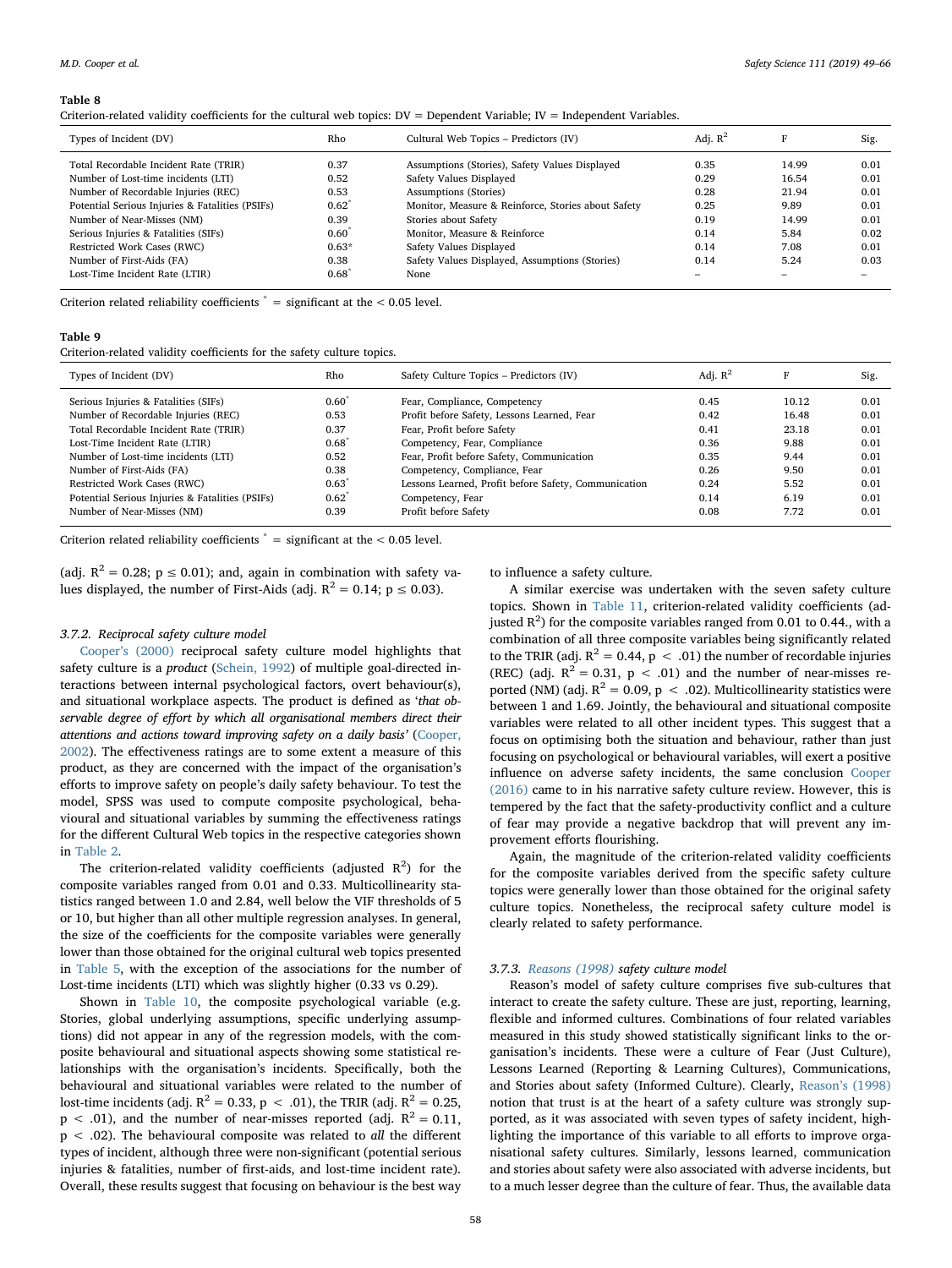<span id="page-10-0"></span>Cultural web composite psychological, behavioural & situational variables and incident rates.

| Types of Incident (DV)                          | Rho              | Cultural Web Topics - Predictors (IV) | Adj. $R^2$ | П     | Sig. |
|-------------------------------------------------|------------------|---------------------------------------|------------|-------|------|
| Number of Lost-time incidents (LTI)             | 0.52             | Behaviour, Situation                  | 0.33       | 10.37 | 0.01 |
| Number of Recordable Injuries (REC)             | 0.53             | Behaviour                             | 0.25       | 19.09 | 0.01 |
| Total Recordable Incident Rate (TRIR)           | 0.37             | Behaviour, Situation                  | 0.25       | 9.58  | 0.01 |
| Serious Injuries & Fatalities (SIFs)            | $0.60^{\circ}$   | Behaviour                             | 0.11       | 4.77  | 0.04 |
| Number of Near-Misses (NM)                      | 0.39             | Behaviour, Situation                  | 0.11       | 4.50  | 0.02 |
| Restricted Work Cases (RWC)                     | $0.63^{\circ}$   | Behaviour                             | 0.10       | 5.38  | 0.03 |
| Potential Serious Injuries & Fatalities (PSIFs) | $0.62^*$         | Behaviour                             | 0.03       | 1.60  | n.s. |
| Number of First-Aids (FA)                       | 0.38             | Behaviour                             | 0.02       | 2.32  | n.s. |
| Lost-Time Incident Frequency (LTIF)             | $0.68^{\degree}$ | Behaviour                             | 0.01       | 1.37  | n.s. |
|                                                 |                  |                                       |            |       |      |

 $DV = Dependent Variable$ ;  $IV = Independent Variable$ .

Criterion related reliability coefficients  $* =$  significant at the  $< 0.05$  level.

# <span id="page-10-1"></span>Table 11

Safety culture composite psychological, behavioural & situational variables and Incident Rates.

| Types of Incident (DV)                          | Rho              | Safety Culture Topics – Predictors (IV) | Adi. $R^2$ |       | Sig. |
|-------------------------------------------------|------------------|-----------------------------------------|------------|-------|------|
| Total Recordable Incident Rate (TRIR)           | 0.37             | Psychology, Behaviour, Situation        | 0.44       | 17.99 | 0.01 |
| Number of Lost-time incidents (LTI)             | 0.52             | Behaviour, Situation                    | 0.33       | 8.79  | 0.01 |
| Number of Recordable Injuries (REC)             | 0.53             | Psychology, Behaviour, Situation        | 0.31       | 10.86 | 0.01 |
| Serious Injuries & Fatalities (SIFs)            | $0.60^{\degree}$ | Behaviour, Situation                    | 0.19       | 4.79  | 0.02 |
| Lost-Time Incident Rate (LTIR)                  | 0.68             | Behaviour, Situation                    | 0.12       | 4.11  | 0.02 |
| Number of First-Aids (FA)                       | 0.38             | Behaviour, Situation                    | 0.09       | 4.53  | 0.01 |
| Number of Near-Misses (NM)                      | 0.39             | Psychology, Behaviour, Situation        | 0.09       | 3.45  | 0.02 |
| Potential Serious Injuries & Fatalities (PSIFs) | 0.62             | Behaviour, Situation                    | 0.06       | 3.26  | 0.05 |
| Restricted Work Cases (RWC)                     | 0.63             | Behaviour, Situation                    | 0.01       | 0.71  | n.s. |

 $DV = Dependent Variable$ ;  $IV = Independent Variable$ .

Criterion related reliability coefficients  $* =$  significant at the < 0.05 level.

strongly support Reason's central assertion about a just culture but provide limited evidence for the other measured sub-cultures.

## 3.8. Summary of multiple regression analyses

Due to the large number of multiple regression results from the various analyses, a summary table was produced showing the size of the criterion-related validity coefficients for each type of adverse safety incident by topic analysis (see [Table 12\)](#page-10-2). This shows that the regression models for the safety culture topics returned the largest criterion-validity coefficients for seven types of actual adverse incident. The cultural web topics returned larger coefficients for two incident types (near-misses and potential SIFs) that could have led to an injury. Summing the various validity coefficients to produce an average, shows

# <span id="page-10-2"></span>Table 12

Summary of criterion-related validity coefficients by Analysis. Shaded areas = possible type 1 or type 2 errors.

| Types of Incident                                  | Criterion Reliability<br>Estimate - Rho | Cultural Web Topics<br>$(n = 15)$ | Cultural Web Topics -<br>Composite $(n = 3)$ | <b>Safety Culture Topics</b><br>$(n = 7)$ | Safety Culture Topics -<br>Composite $(n = 3)$ |
|----------------------------------------------------|-----------------------------------------|-----------------------------------|----------------------------------------------|-------------------------------------------|------------------------------------------------|
| Serious Injuries & Fatalities (SIFs)               | $0.60^*$                                | 0.14                              | 0.11                                         | 0.45                                      | 0.19                                           |
| Total Recordable Incident Rate<br>(TRIR)           | 0.37                                    | 0.35                              | 0.25                                         | 0.41                                      | 0.44                                           |
| Number of Recordable Injuries<br>(REC)             | 0.53                                    | 0.28                              | 0.25                                         | 0.42                                      | 0.31                                           |
| Lost-Time Incident Frequency<br>(LTIF)             | 0.68                                    | $\qquad \qquad$                   | n.s.                                         | 0.36                                      | 0.12                                           |
| Number of Lost-time incidents<br>(LTI)             | 0.52                                    | 0.29                              | 0.33                                         | 0.35                                      | 0.33                                           |
| Number of First-Aids (FA)                          | 0.38                                    | 0.14                              | n.s.                                         | 0.26                                      | 0.09                                           |
| Potential Serious Injuries &<br>Fatalities (PSIFs) | 0.62                                    | 0.25                              | n.s.                                         | 0.14                                      | 0.06                                           |
| Number of Restricted Work Cases<br>(RWC)           | 0.63                                    | 0.14                              | 0.10                                         | 0.24                                      | n.s.                                           |
| Number of Near-Misses (NM)                         | 0.39                                    | 0.19                              | 0.11                                         | 0.08                                      | 0.09                                           |
| Average Validity Coefficient                       |                                         | 0.22                              | 0.19                                         | 0.30                                      | 0.20                                           |

Criterion related reliability coefficients  $* =$  significant at the  $< 0.05$  level.

that assessing safety culture with specific safety topics accounted for about 33% more of the organisation's safety performance than the general cultural web topics.

However, the large number of multiple regressions conducted in this study may have led to type 1 errors (i.e. accepting a supposed effect or relationship that does not really exist), or type 2 errors (i.e. rejecting an effect or relationship that actually does exist). In other words, a percentage of the statistically significant and/or non-significant results might be entirely due to chance. As there is a trade-off between the two error types (i.e. controlling for one increases the chance of the other), the only way to reduce the possibility of both at the same time is to increase the sample size. Although the study sample size was 700 people, the cases used for analyses were 110 delegate groups, thus drastically reducing statistical power.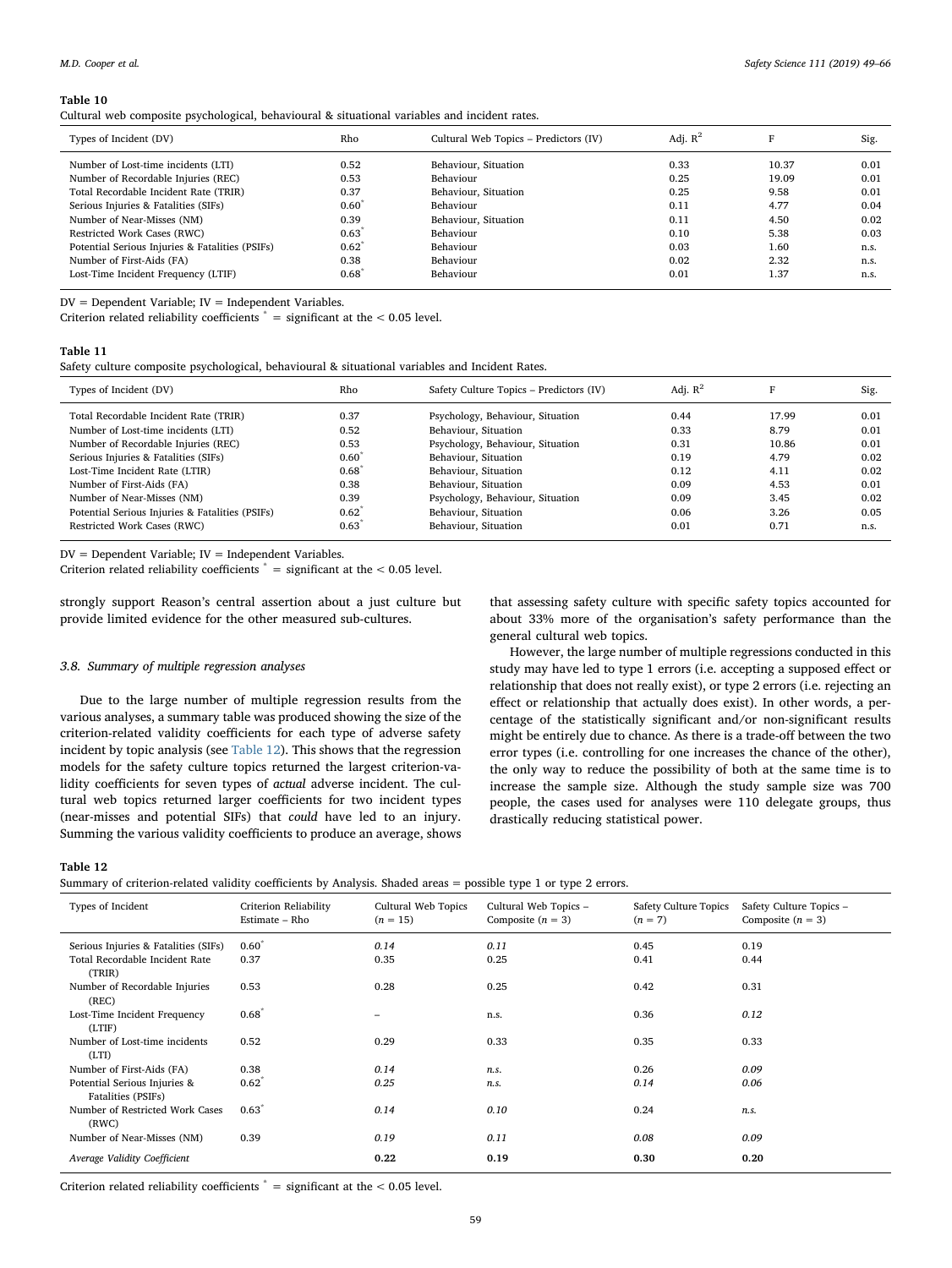To identify the results where type 1 or type 2 errors may exist, the effect sizes obtained this study were entered into BioStat's Power & Precision: Version 2 software (e.g. [Cohen et al., 2001](#page-15-22)) to calculate the minimum sample size required, given the desired probability level (0.01–0.05), the number of predictors in the regression models ( $n = 3$ , 7 and 15), the actual effect sizes (0.06–0.45), and the desired level of statistical power (0.8). Those identified as problematic are italicised in [Table 12](#page-10-2): i.e. a sample size greater than the 110 study cases was needed to obtain the reported effect-sizes while excluding the possibility of a type 1 or 2 error.

This exercise showed that the cultural web topics, despite their < 0.05 significance levels, might not exhibit criterion-related validity with five criterion variables: potential and actual Serious Incidents & Fatalities (PSIFs & SIFs), Restricted Work Cases (RWC), First-Aids (FA) and Near-misses (NM). Equally, the safety culture topics may not be significantly related to PSIFs or Near-misses (NM): i.e. they may all be false positives. In terms of the cultural web topics, we can only be confident that there is an unequivocal statistically significant link to three criterion variables: The Total Recordable Incident Rate (TRIR), the Number of Recordable Injuries (REC) and the Number of Lost-time incidents (LTI). The converse was found for the Safety Culture topics: only two (PSIFs & NM) may be false positives. The remainder were all unequivocally and significantly linked statistically to the other seven criterion variables. The same results were found for the composite measures for the Cultural Web topics as above. Within the composite regressions for the safety culture topics examining psychological, behavioural and situational composites, there could be false acceptance of four significant relationships: PSIFS, FAs, NM and LTIF: i.e. a type 1 error. Equally, within both sets of composite regressions there may be false rejection (Type 2 error) of the cultural web topics with regard to PSIFS, FAs, and LTIF, and RWC for the safety culture topics.

It is recognised that the unreliability of the criterion variables will also have played its part in these findings, by reducing the magnitude of the validity coefficients without correcting for attenuation, thereby increasing the sample size required to entirely avoid type 1 and 2 errors. It is argued, however, that adverse incident data in the real world, is almost certain to be unreliable (i.e. inconsistent) due to its random nature. Despite such issues, the fact that the cultural web tool was found to be unequivocally linked statistically to the majority of reported incident categories (while acknowledging the type 1 or type 2 error concerns about others), is testament to the utility of the cultural web approach to assessing safety culture.

#### 4. Discussion

The use of the cultural web tool [\(Johnson, 1992](#page-16-13)) as described, appears to provide a practical method for assessing organisational safety culture that is both reliable ( $r = 0.845$ ) and externally valid (i.e. significantly related to various types of the organisation's safety incident records). Statistical evidence that unambiguously links safety culture or safety culture elements with safety performance outcomes is rare ([Sorensen, 2002\)](#page-17-7). This is mainly because few empirical studies have been conducted that examine the relationship between safety culture and actual safety performance metrics ([Cole et al., 2013](#page-15-23)). Helping to address this shortfall, this study has described a useful method for assessing safety culture.

Different from the 'one-size fits all' approach used in perceptual safety climate surveys, which use sets of pre- determined questions ([Guldenmund, 2007\)](#page-16-51), the cultural web tool used a concurrent, integrative, qualitative – quantitative approach, where there is much greater insight to be gained from the combination of both qualitative and quantitative data than either form by itself ([Creswell & Creswell,](#page-15-24) [2017\)](#page-15-24). Groups of respondents served as informants who qualitatively described what actions their organisation was taking to improve safety, using their own terms and concepts to express their point of view ([Rousseau, 1990](#page-16-52)). Respondent groups quantitatively rated the

effectiveness of the impact of these self-identified activities, processes, systems and underlying assumptions on theirs and their colleague's daily safety-related behaviour. The ten-point effectiveness scale provided a common frame of reference [\(Wreathall, 1995](#page-17-8)) that was simple to interpret, within the cultural web topics of interest (e.g. routines, stories, symbols, values displayed, influences, structures, metrics, assumptions), and the safety culture topics (Profit before safety, a culture of fear, safety leadership, compliance, communications, competence, and lessons learned) derived from thematic content analyses across the cultural web topics.

In the absence of reliable and valid leading safety indicators (e.g. safety behaviours, visible safety leadership, etc.), real-world adverse incident records are generally the only outcome data available for validating safety culture assessments. Although incidents are considered to be random events that signal system or barrier failures, in this study attempts were made to identify levels of under-reporting and estimate the reliability (internal consistency) of the incident categories (criterion measures). Chi-square analysis of all reported incidents within their specific categories did not identify any systemic under-reporting of incidents. Conversely, calculating ratios in accordance with Heinrich's triangle did suggest there may have been some under-reporting of firstaid incidents. The aggregate reliability estimates  $(Rho) > 0.6$  were considered adequate ([Gilpin, 1993\)](#page-16-53) for Serious Injuries & Fatalities (SIFs), Lost-time Incident Frequency (LTIF), Potential Serious Injuries and Fatalities (PSIFs), and Restricted Work Cases (RWC). Moderate aggregate reliability estimates (Rho  $\geq$  0.0.25–0.60) were obtained for the Number of Lost-time incidents (LTI), Number of Recordable Injuries (REC), Number of First-Aids (FA), Near-Misses (NM) and the Total Recordable Incident Rate (TRIR). No attempts were to made to correct the reliability coefficients for attenuation, simply because adverse incident records are considered random events and will, therefore, always involve a similar lack of reliability [\(Schmitt and Klimoski, 1991\)](#page-16-54). Given that low reliability for either a criterion, predictor or both will decrease the magnitude of a resulting validity coefficient, those reported in this study are considered to be conservative.

Both the cultural web and safety culture topics were linked to the organisation's actual adverse incident records, albeit stronger relationships tended to be obtained from the safety culture topics. As such, the cultural web tool lends itself to assessing safety culture from different perspectives. Cultural web topics give clues about the mechanisms to change, while the safety culture topics help to identify the specific safety characteristics to change (i.e. the what and the how). However, the higher unequivocal criterion-related validity coefficients for the safety culture topics known to be implicated in industrial disasters and serious injuries ([Cooper, 2016\)](#page-15-12) strongly suggests these should be the ultimate targets for safety culture assessment and improvement initiatives. Nonetheless, it does appear that measuring the wider organisational culture factors measured by the cultural web topics should be the first port of call to eliminate potential respondent bias, before allocating the responses into the safety culture topics.

## 4.1. Theoretical issues – cultural web topics

The fact this study shows the cultural web provides reliable and valid data linked to safety performance, means it has the potential to be used by researchers to work toward the development of an overarching integrative model of safety culture that draws on [Guldenmund](#page-16-4)'s (2000), Cooper'[s \(2000\)](#page-16-4) and Reason'[s \(1998\)](#page-16-10) work. For example, in this study, it was found that basic underlying assumptions effectiveness ratings appear to have little influence on an organisation's adverse incident rates: Only specific underlying assumptions about the safety stories told in the organisation appeared in any of the regression models (i.e. TRIR, Recordable Injuries, First-Aids). This is contrary to the central thesis of interpretative models of organisational culture (e.g. [Johnson, 1992;](#page-16-13) [Guldenmund, 2000\)](#page-16-13), which assert that the essence of culture lies in the set of underlying assumptions held by the organisation's membership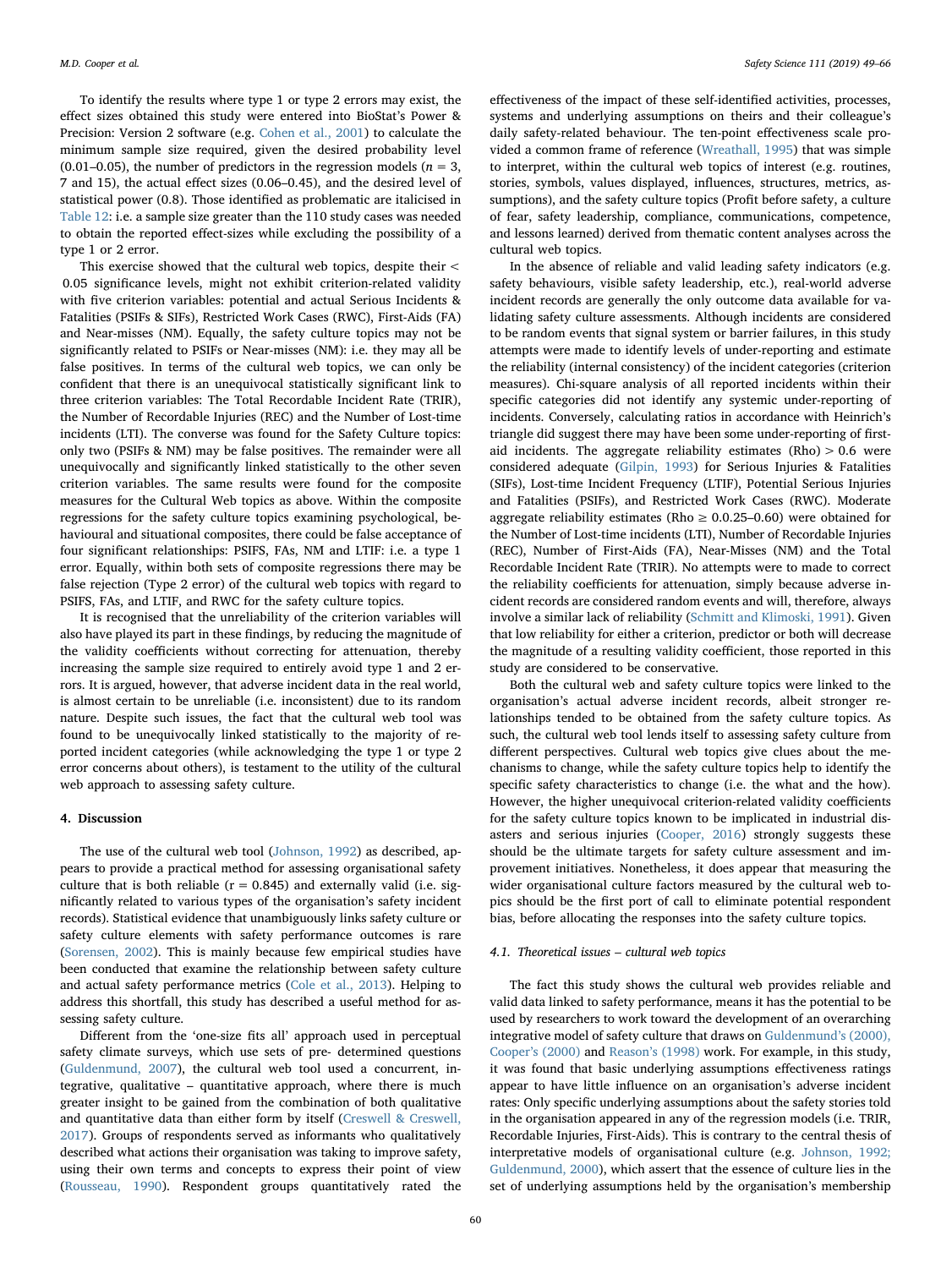([Schein, 1992\)](#page-16-5). Several possibilities might provide an explanation:

First, the underlying assumptions were not consistently the same for all respondent groups [\(Schein, 1984](#page-16-55)). However, no statistically significant differences emerged in the effectiveness ratings for any of the underlying assumptions between workshop locations, business units, employment status, or job function. This indicates the perceived impact of the underlying assumptions on people's daily safety behaviour were shared by all and were stable ([Hofstede et al., 1990, p. 311](#page-16-44)), even if the assumptions themselves were not all identical. Moreover, the non-significant differences between all the various demographic groupings for all the cultural web topics also demonstrated consistent, shared and stable behaviour patterns with regards to safety across the organisation. It seems, therefore, that a lack of consistency can be discounted.

This begs the question "was the stability of the effectiveness ratings due to the underlying assumptions or some other factor"? Calculating the Coefficient of Determination between a cultural web topic (e.g. routines) and its corresponding underlying assumption provides some insight. Adjusted  $\mathbb{R}^2$  results ranged from 0.26 to 0.41 and all were statistically significant ( $p \leq .01$ ) and did not include possible type 1 or type 2 errors. Therefore, although the basic underlying assumptions appear to overlap with the corresponding cultural web topics by 26–41%, they do not fully explain the stability of the effectiveness ratings, indicating the artefacts themselves (e.g. routines, symbols, structures, etc), or some other factor(s), are exerting a much bigger influence.

Second, the underlying assumptions are too far removed from the day-to day functioning of the organisation's processes and systems (e.g. [Berson et al., 2015\)](#page-15-25). Thus, the immediacy of day-to-day issues overrides or negates the influence of any underlying assumptions which are too far removed in time and space from day-to-day organisational functioning for them to be related to actual outcomes (e.g. safety performance). If this is the case, then changing people's underlying assumptions about safety ([Schein, 1992; Guldenmund, 2000\)](#page-16-5) will exert little influence on actual safety performance (i.e. reducing adverse incidents).

Third, the cultural web tool does not get to the 'true' basic underlying assumptions [\(Guldenmund, 2010, p 175](#page-16-56)), and hence no true relationship with performance would be found. The cultural web uses a focus group exercise that attempts to find out what people are doing (behaviour) and what exists (processes and systems) to control safety, what the impact of these are on people's safety behaviour (effectiveness), and the underlying reasons for doing safety the way they do (i.e. the tacit convictions/assumptions that drive action). In this study, thematic analysis was not used to derive and interpret the underlying cultural assumptions through what was written per se ([Guest et al.,](#page-16-57) [2011\)](#page-16-57). Rather we took what was written as a true reflection of the respondent group's assumptions and focused solely on their effectiveness ratings of what was being done and why to influence people's safetyrelated behaviour(s). Perhaps using the effectiveness ratings, rather than discovering any qualitative emerging themes contained within the written responses to derive the underlying assumptions and using those as the basis for analysis, would explain the lack of relationship of the underlying assumptions to actual adverse safety incidents. This is something future research might address.

Fourth, the written underlying assumptions provided by the focus groups are accurate, and their importance to organisational outcomes has been over-stated in the extant literature (e.g. Schein, Johnson, Guldenmund). Certainly, there is a serious dearth of empirical evidence linking basic underlying assumptions to performance. That which is available (i.e. [Homburg & P](#page-16-7)flesser, 2000) showed that basic underlying values (equivalent to assumptions) and behavioural norms exerted an indirect influence on marketing behaviour, and that artefacts were critically important for guiding such behaviour. In the current study, only three cultural web artefacts and one specific set of underlying assumptions were linked to actual safety performance. Similarly, collapsing the data into composite psychological, behavioural and

situational variables revealed that only the behavioural and situational variables (i.e. artefacts) were found to be linked to safety performance. It appears, therefore, that organisational safety success is not rooted in the basic underlying assumptions (the essence of culture according to Schein) per se. Rather, underlying assumptions may simply serve to foster the commitment necessary for a group of people to overcome safety problems ([Quick, 1992\)](#page-16-58) by creating appropriate behavioural norms, safety processes and systems.

# 4.2. Theoretical issues – safety culture topics

The importance of the safety culture topics in the 'real-world' of industrial/occupational/organisational safety cannot be underestimated. They have appeared as causal factors in many public inquiries into process safety catastrophes (e.g. Piper Alpha, Deepwater Horizon, Texas City), examinations of the causes of process safety incidents (e.g. [Collins & Keely, 2003; Christou & Konstantinidou, 2012;](#page-15-26) [IAEA, 2014; Wood & Gyenes, 2015\)](#page-15-26) and serious injury & fatality events (e.g. [Hobbs & Williamson, 2003; Haslam et al., 2005; Celik & Cebi,](#page-16-59) [2009; Wachter & Ferguson, 2013\)](#page-16-59), leading [Cooper \(2016\)](#page-15-12) to revise the reciprocal safety culture model and incorporate them. Cooper argued that focusing on these significant safety issues when undertaking safety culture assessments, should lead to much stronger relationships between the results and actual safety performance. In this study, that proved to be the case as the safety culture topics criterion-related validity coefficients were, on average, about one-third greater than those obtained for the more general cultural web topics (e.g. routines, symbols, etc), ranging between 0.08 and 0.41 (albeit the relationships with PSIFs and Near-Miss outcome measures possessed the potential for type 1 or type 2 errors).

Specific study results showed a culture of fear was related to seven adverse safety incident types, indicating that developing a 'Just Culture' is absolutely critical to reduce both serious and minor safety incidents. Supporting Reason'[s \(1998\)](#page-16-10) assertion that trust is at the heart of any safety culture, a culture of fear refers to being blamed and/or punished when things do not go as planned (e.g. [Cox et al., 2006](#page-15-27)). Certainly, there is evidence that a strong culture of fear increases the number of adverse safety incidents [\(Singer et al, 2009\)](#page-17-9), that could simultaneously lead to under-reporting of incidents (e.g. [Sandberg, & Albrechtsen,](#page-16-60) [2018\)](#page-16-60), with both being more likely in a compliance-based organisation, rather than one that promotes employee engagement [\(Khatri et al.,](#page-16-61) [2009\)](#page-16-61).

Similarly, the study results show the safety-productivity conflict exerts an unwanted influence on both serious and minor injuries. For a number of economic and competitive reasons productivity is often the number one priority, not safety: It is often assumed that to achieve production goals, safety has to be sacrificed. Conversely, companies also face regulatory pressures to create a safe working environment: however, it is often assumed that compliance will significantly slow down production or increase costs. [Cooper & Finley \(2013\)](#page-15-11) suggest organisations side-step the issue by adopting the philosophy 'Safe production is understood to be, and is accepted as, the number one priority.', an approach supported by evidence that good safety performance tends to lead to better all-round economic performance ([Veltri et al., 2007;](#page-17-10) [Fernández-Muñiz et al., 2009](#page-17-10)). In this study, the effectiveness ratings of safety leadership per se were not related to any adverse incident type. However, it could be argued that both a culture of fear and the safetyproductivity conflict are visible or felt manifestations of diffused safety leadership policies and practices, and as such provide an indirect measure of the impact of safety leadership effectiveness [\(Kelloway &](#page-16-62) [Barling, 2010](#page-16-62)) on the prevailing safety culture. Consistent with the extant literature, safety competencies were also significantly related to both serious and minor injuries (e.g. [Burke et al., 2006](#page-15-28)), as were compliance (e.g. [Turner et al., 2015\)](#page-17-11), lessons learned (e.g. [Sanders,](#page-16-63) [2015\)](#page-16-63) and communications (e.g. [Laurence, 2005\)](#page-16-64).

Similar to the results for the cultural web topics, collapsing the data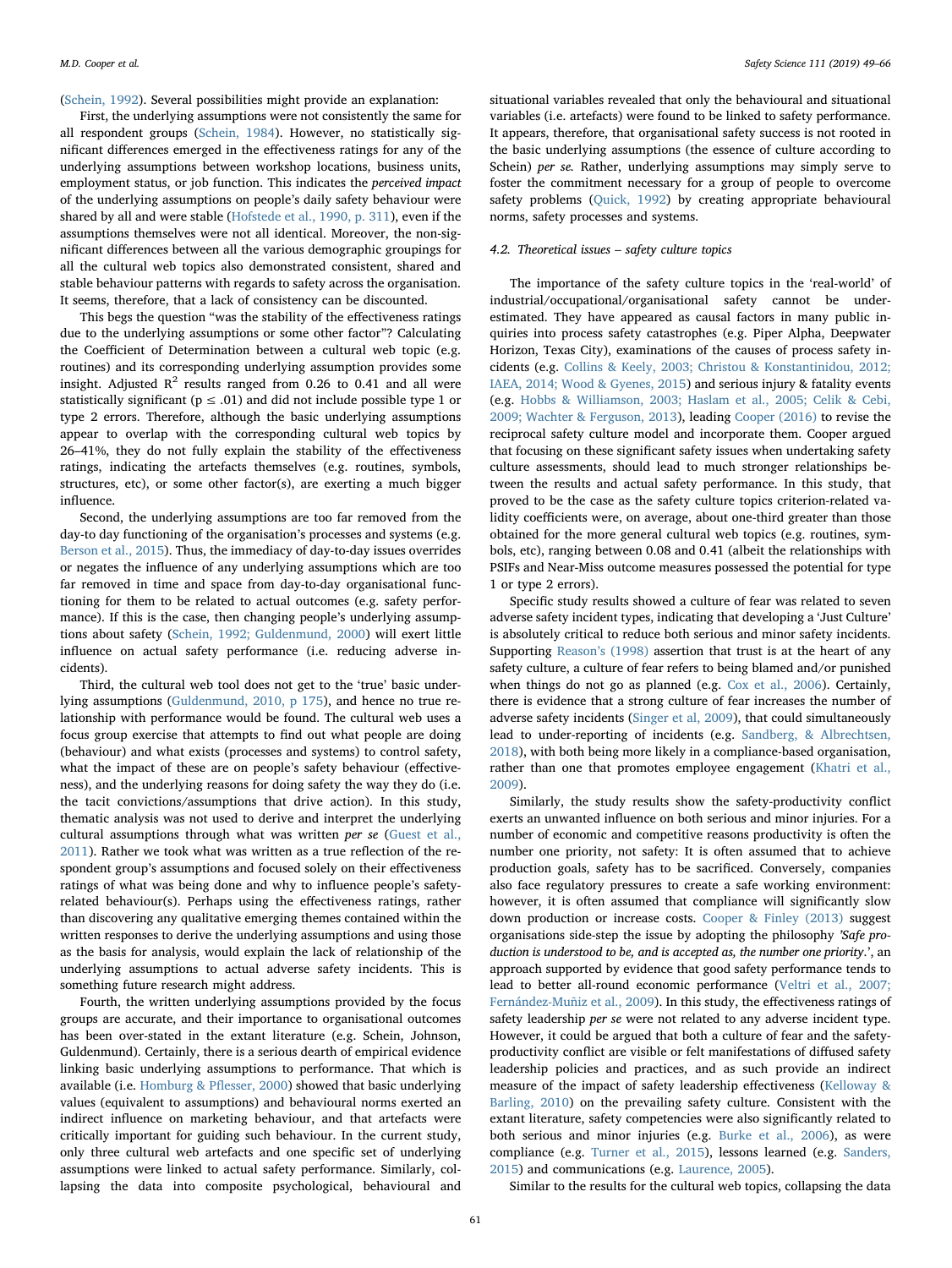into composite psychological, behavioural and situational variables revealed that behavioural and situational variables (i.e. artefacts) were found to be statistically linked to safety performance, with the exception of restricted work cases. Unlike the cultural web topics, psychological composites of the safety culture topics were also linked to three incident types (TRIR, Recordable Injuries, and Near-Misses). Statistically significant criterion-related validity coefficients for combinations of all three composite variables ranged from 0.06 to 0.44, although the significance of those below 0.12 could be due to chance (i.e. potentially a type 1 or type 2 error). Overall, these results support Cooper'[s \(2000\)](#page-15-2) reciprocal safety culture model. They also support the notion that optimising the situation to optimise people's behaviour is the best way to improve a safety culture, rather than focusing on psychological factors such as assumptions, values and attitudes ([Lund &](#page-16-8) [Aarø, 2004; Cooper, 2016](#page-16-8)).

# 4.3. Integration of the safety culture models

On one hand, this study has shown that underlying assumptions do not appear to be important for reducing incidents (e.g. [Schein, 1992;](#page-16-5) [Guldenmund, 2000\)](#page-16-5), with surface artefacts appearing to have greater explanatory power for reducing incidents and injuries. On the other hand, the two psychological variables, culture of fear and putting profits before safety, were shown to exert a significant influence on various incident types. In some way, these must be driven by some kind of underlying assumption, value, belief or motivation. Unfortunately, an opportunity was missed during the workshops to quantify any espoused values and beliefs to fully test the three-layer model, which may have produced different results. Thus, it would be premature to disregard the potential influence of underlying assumptions, espoused values, beliefs or motivations on safety performance, particularly if they provide the backdrop or context for how organisations and their membership actually approach safety.

The study results also revealed the strong influence situational and behavioural variables exert on safety performance, from whichever perspective it is examined (cultural web or safety culture topics), which accords with other accident prevention work [\(Lund & Aarø, 2004](#page-16-8)). Similarly, elements of Reason'[s \(1998\)](#page-16-10) model were statistically linked to actual safety performance, demonstrating its utility in the real world, albeit the 'just culture' exerted the biggest influence.

Taking all of this into consideration, the reciprocal safety culture framework appears to provide an integrative foundation for encompassing the three different safety culture models going forward, in both a practical sense and theoretically. [Cooper \(2016\)](#page-15-12) began this integration process but excluded the taken-for-granted underlying assumptions from the psychological aspect, preferring to replace them with known values (see [Fig. 1](#page-14-0)).

Nonetheless, the revised model already includes the safety culture topics shown to be linked to safety incidents in this study, which also incorporates Reason's elements, with the exception of the flexible culture piece (which in some ways is accounted for by the reciprocal nature of the model). Complete model integration would suggest simply adding the underlying assumptions to the psychological aspect of this revised reciprocal model, while retaining the values, so that future work might examine any impact they exert on the known safety culture topics and safety performance. Using the cultural web assessment tool as described would provide a mechanism that captures both qualitative and quantitative data, simultaneously facilitating both the interpretative and functionalist approaches to examining safety culture.

#### 4.4. Practical considerations

The vast majority of purported safety culture assessment studies have actually measured safety climate (attitudes & perceptions about safety) as a proxy for measuring safety culture, with less than stellar results ([Cooper, 2016\)](#page-15-12). Reflecting [Deal & Kennedy](#page-16-20)'s (1982) notion that culture is 'the way we do things around here', the cultural web approach used in this study was anchored by respondent's ratings of the effectiveness of the organisation's existing effort to impact people's safety-related behaviour(s). Ultimately, the effectiveness of an organisation's efforts to improve safety performance (e.g. [Burke et al., 2006;](#page-15-28) [Robson et al., 2007\)](#page-15-28) is the key factor in SHE. Usually determined by safety performance outcomes such as adverse safety incidents, the immediate benefit of using the cultural web as described is the reasonably accurate assessment of safety culture in the respondent's own terminology and the action planning that this allows, to help stop adverse incidents from happening in the first place. Certainly, the data obtained from the exercise described here, facilitated a four-year action plan to improve the entire organisation's safety culture.

From a safety practitioner's perspective, the cultural web assessment method is relatively simple to organise and facilitate. One immediate benefit is that the organisation's membership has the time and space to reflect upon and discuss their current safety efforts, and how these could be improved, which in turn engenders ownership of safety (e.g. [Breitsprecher et al., 2014\)](#page-15-29). From a research perspective the advantages are concurrent qualitative – quantitative data collection, which can be analysed separately or together, with the data lending itself to theory building in the safety culture domain. Only one-day is used per group of 50 or so respondents for facilitation of data collection. Thereafter the written materials have to be transcribed and scores collated for entry into statistical software. In general, transcription and data collation take about five days per workshop. Allowing 1–2 weeks for data analysis and report writing, the entire exercise could be completed within four weeks for a single site. In the current study, the sheer scale of the exercise meant the entire process took around 3–4 months. This is comparable to the time taken to develop (1–2 weeks), distribute (4 weeks), analyse (1 week) and report back (1–4 weeks depending on the size of the sample, locations, etc) perceptual safety climate survey results. Similarly, the cultural web exercise is more cost- effective than having safety culture researchers living within an organisation for several months as they attempt to discover what the organisation's underlying assumptions about safety might be (e.g. [Guldenmund, 2010](#page-16-56), p166), when it is so much simpler to just ask people what their underlying assumptions are about why they are doing what they are doing.

#### 4.5. Limitations

It could be argued the cultural web tool does not truly measure safety culture, even though it was specifically developed by Johnson to examine organisational cultures ([Johnson, 1992\)](#page-16-13). The stratified sampling of personnel from various North American regions and business units, reflecting different levels of employment status and job functions, provided the widest possible range of views within the organisation to facilitate tests of sub-cultures ([Scott et al., 2003\)](#page-17-12). Thus, a strong argument for asserting this study did measure the prevailing safety culture was the statistical evidence showing the effectiveness ratings of the activities, processes and systems identified by 110 respondent groups were both shared and stable, both of which are key elements of organisational culture ([Hofstede et al., 1990, p. 311\)](#page-16-44). Moreover, the strength and significance of the criterion-related validity coefficients, regardless of perspective (cultural web or specific safety culture topics), further help to reinforce the conclusion that the cultural web truly does measure organisational safety culture [\(Biggs et al., 2010](#page-15-13)). However, it is not yet known if the same result would be found within other North American organisations, or in other regions of the world.

It may also be argued the sample size of 700 people, divided into 110 respondent groups was insufficient for the results to be generalised to the total population sample of 15,500 who work for the organisation. However, with a 95% confidence interval, power analysis suggests the sample size was sufficient, albeit accompanied by a potential error margin of plus or minus 3.5% in the effectiveness scores. Given that any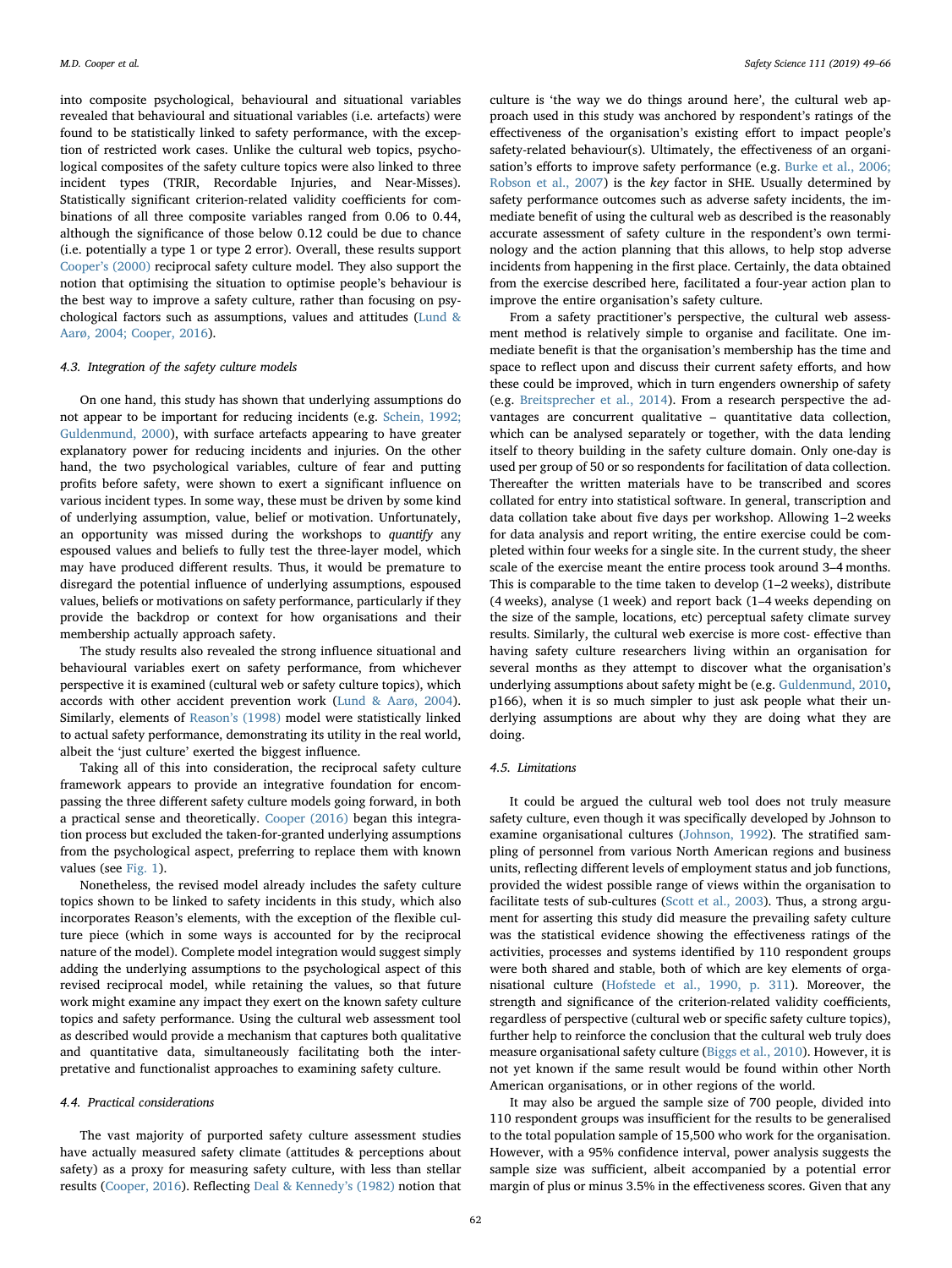<span id="page-14-0"></span>

Fig. 1. Cooper'[s \(2016\)](#page-15-12) revised reciprocal model of safety culture (reprinted with permission).

adjusted  $R<sup>2</sup>$  coefficients obtained via multiple regression techniques correct for measurement error in both the dependent and independent variables, a high degree of confidence is held that the results were generalisable to the entire North American membership of the organisation.

Notwithstanding the above, it is clear that some of the criterionrelated validities may be subject to type 1 and type 2 errors. This was due to insufficient sample sizes, combined with attenuation resulting from the moderate to adequate criterion reliability coefficients, to achieve unequivocal statistical significance. Although, type 1 and 2 errors might introduce problems in theory building in the safety culture domain, over a period of time as the study is replicated by other researchers and published, meta-analytic procedures can be employed to correct for reliability of the criterion and increase sample sizes (e.g. [Hunter & Schmidt, 2014](#page-16-65)). Of more immediate concern, is the practical significance to industry of the actual sample sizes required to avoid type 1 and 2 errors. The problem resides in the fact that very low effect sizes require very large samples to ensure statistical significance. For example, a validity coefficient of 0.06, using three predictors (e.g. psychological, behavioural and situational composite variables), with power set at 0.8, requires a minimum sample of 262 delegate groups comprising five or so people, which translates into around 1300 delegates attending around 26 safety culture assessment workshops. Having this many delegates' may not be too much of a problem for large conglomerates or global businesses, but it presents a major problem for small to medium size enterprises who are more likely to face safety culture issues, but who many not even employ that many people. It will also significantly increase the overall costs, time and resources required to conduct the exercise. As the purpose of a safety culture assessment is to identify improvement opportunities and reduce or eliminate the likelihood of people being hurt, we would argue this purpose must take precedence over any statistical concerns regarding type 1 or type 2 errors.

There is also a possibility that the use of one instrument to measure

safety culture could introduce common method variance problems (Podsakoff [et al., 2003\)](#page-16-37) where a general inflation across all correlations would be expected [\(Clarke, 2010](#page-15-30)). However, in this study, the conditions necessary to introduce common method variance (CMV) were avoided as follows: [1] CMV requires a common rater:- the effectiveness ratings in this study were achieved by consensus within each of 110 separate respondent groups, not single raters; [2] CMV can arise from the manner in which questions are presented to respondents:- topics were presented in exactly the same sequential order for each workgroup, and the only questions asked, for each broad topic (e.g. routines, stories, symbols, etc), were [a] what do you do in safety? [b] why do you do it? and [c] what is the underlying reason? without any predetermined answers whatsoever. The activities, processes, systems and underlying assumptions the respondent groups identified, and how they rated them, was entirely at their own discretion; [3] CMV can stem from the context in which questions are sequenced, and the contextual influences (time, location and media) used to measure the constructs: the context was how respondents experienced the organisation safety improvement efforts in their daily work lives, and how effectively these influenced theirs and their colleagues safety-related behaviours; data was collected at 15 workshop locations, moderated by a single facilitator, of which there were two, mostly off-site at hotels. On some days, this meant two workshops were run concurrently in different locations. At other times, due to travel considerations, a single workshop was held by one of the two facilitators. Nonetheless, the workshop presentation material, and data recording media (i.e. worksheets) were identical for all workshops; [4] CMV often arises when the data for both the predictor (cultural web & safety culture topics) and criterion variables (safety incident records) are obtained from the same person in the same measurement context using the same item context, and similar item characteristics: – No respondent groups were asked to provide any selfreport information on theirs or the organisation's incident records, as these are routinely collected and collated separately for other business and regulatory purposes by the organisation's SHE department. This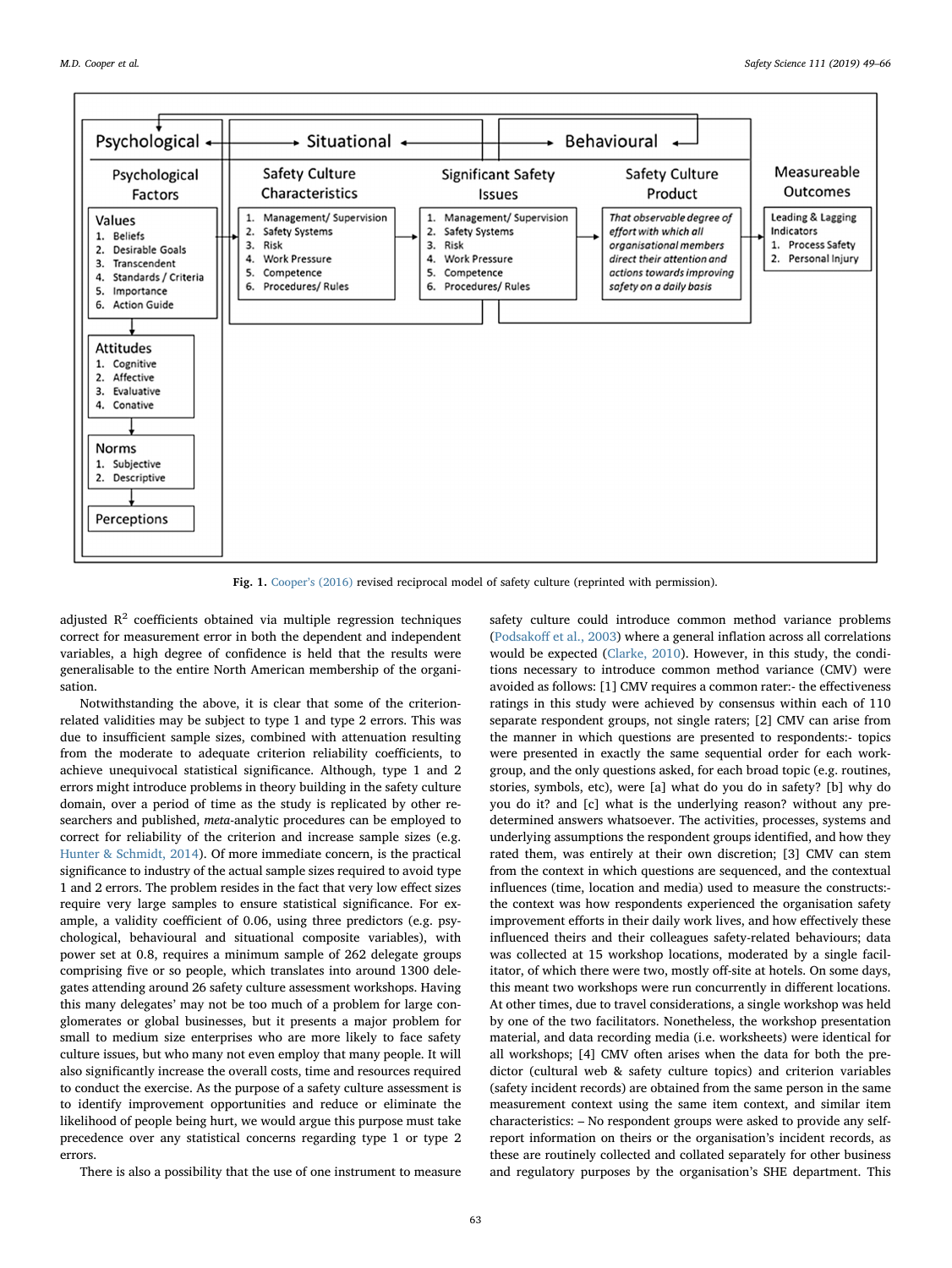study made use of those records after all the group data collection was completed, transcribed, collated and analysed in attempts to validate the results. Taking these four factors into consideration as a whole, the likelihood of CMV being introduced into the assessment process was remote in the extreme.

#### 4.6. Conclusion

The key issue for the safety culture approach to reducing organisational and occupational accidents is to identify and demonstrate a link between an organisation's safety culture (i.e. the way cultural traits of an organisation influence safety) on the one hand, and safety performance on the other ([Taylor et al., 2011](#page-17-13)). Culture is thought to influence safety in two ways: first, by providing the frames of reference through which information about risk is interpreted; the second, by influencing the way safety is formally and informally enacted within an organisation. Finding appropriate ways to 'measure' different aspects of culture has been a recurrent problem for both practitioners and researchers interested in safety culture [\(Antonsen, 2009\)](#page-15-31). Most purported cultural assessments have used either a safety climate survey as a proxy ([Cooper, 2016\)](#page-15-12), or a combination of methods (interviews, behavioural observations, document analysis, audits), the results of which are not necessarily aligned with each other, nor linked to safety performance. In this study, the cultural web, using a mixed qualitative and quantitative approach that adopted the organisation memberships' point of view about the effectiveness of the current safety arrangements on impacting their behaviour, has proven to be a reliable, valid, and costeffective method for safety culture assessment. The relatively high criterion-related validity coefficients between the cultural web and safety culture topics (traits) and the various safety incident types (performance outcomes) reported here, reinforce the conclusion that the cultural web tool is a valid predictor of safety culture.

## Potential Referees

Stian Antonsen, SINTEF, Norway. Email: Stian.Antonsen@sintef.no Ian Glendon, Griffith University, Gold Coast, Queensland, Australia. Email: i.glendon@griffith.edu.au

Kathryn Mearns, UK Health & Safety Executive, Energy Division. UK. Email: kmearns@abdn.ac.uk??

Sharon Clarke, Manchester Business School, University of Manchester, UK. Sharon.clarke@mbs.ac.uk

## Acknowledgements

The authors are extremely grateful to all the back-office team members for their assistance in arranging the safety culture workshops across North America and for data transcription and collation. The authors would also thank the anonymous reviewers for their insights, which has helped to significantly strengthen the quality of the work.

#### Grant Funding

This research did not receive any specific grant from funding agencies in the public, commercial, or not-for-profit sectors.

#### Declarations of interest

None.

#### Appendix A. Supplementary data

Supplementary data to this article can be found online at [https://](https://doi.org/10.1016/j.ssci.2018.09.013) [doi.org/10.1016/j.ssci.2018.09.013.](https://doi.org/10.1016/j.ssci.2018.09.013)

- <span id="page-15-20"></span>[Akinwande, M.O., Dikko, H.G., Samson, A., 2015. Variance in](http://refhub.elsevier.com/S0925-7535(18)30403-X/h0005)flation factor: as a condition [for the inclusion of suppressor variable\(s\) in regression analysis. Open J. Statist. 5,](http://refhub.elsevier.com/S0925-7535(18)30403-X/h0005) 754–[767](http://refhub.elsevier.com/S0925-7535(18)30403-X/h0005).
- <span id="page-15-4"></span>American Petroleum Institute, 2015. Pipeline Safety Management Systems Standard (ANSI/API RP 1173).
- <span id="page-15-31"></span>[Antonsen, S., 2009. Safety culture assessment: a mission impossible? J. Contingencies](http://refhub.elsevier.com/S0925-7535(18)30403-X/h0015) [Crisis Manage. 17 \(4\), 242](http://refhub.elsevier.com/S0925-7535(18)30403-X/h0015)–254.
- <span id="page-15-0"></span>[Antonsen, S., 2017. Safety Culture: Theory, Method and Improvement. CRC Press](http://refhub.elsevier.com/S0925-7535(18)30403-X/h0020).
- [Armstrong, K.J., Laschinger, H., 2006. Structural empowerment, magnet hospital char](http://refhub.elsevier.com/S0925-7535(18)30403-X/h0025)[acteristics, and patient safety culture: making the link. J. Nursing Care Qual. 21 \(2\),](http://refhub.elsevier.com/S0925-7535(18)30403-X/h0025) 124–[132](http://refhub.elsevier.com/S0925-7535(18)30403-X/h0025).
- <span id="page-15-21"></span>[Aronsson, G., 1999. Contingent workers and health and safety. Work, Employment Soc.](http://refhub.elsevier.com/S0925-7535(18)30403-X/h0030) [15 \(3\), 439](http://refhub.elsevier.com/S0925-7535(18)30403-X/h0030)–460.
- <span id="page-15-3"></span>[Bandura, A., 1977. Social Learning Theory. Prentice-Hall, Englewood Cli](http://refhub.elsevier.com/S0925-7535(18)30403-X/h0035)ffs, NJ.
- <span id="page-15-25"></span>[Berson, Y., Halevy, N., Shamir, B., Erez, M., 2015. Leading from di](http://refhub.elsevier.com/S0925-7535(18)30403-X/h0040)fferent psychological [distances: a construal-level perspective on vision communication, goal setting, and](http://refhub.elsevier.com/S0925-7535(18)30403-X/h0040) [follower motivation. Leadership Quart. 26 \(2\), 143](http://refhub.elsevier.com/S0925-7535(18)30403-X/h0040)–155.
- <span id="page-15-13"></span>[Biggs, H.C., Dinsdag, D., Kirk, P.J., Cipolla, D., 2010. Safety culture research, lead in](http://refhub.elsevier.com/S0925-7535(18)30403-X/h0045)[dicators, and the development of safety e](http://refhub.elsevier.com/S0925-7535(18)30403-X/h0045)ffectiveness indicators in the construction [sector. Int. J. Technol., Knowledge Soc. 6 \(3\), 133](http://refhub.elsevier.com/S0925-7535(18)30403-X/h0045)–140.
- <span id="page-15-14"></span>[Bradbury-Huang, H., 2010. What is good action research? Why the resurgent interest?](http://refhub.elsevier.com/S0925-7535(18)30403-X/h0050) [Action Res. 8 \(1\), 93](http://refhub.elsevier.com/S0925-7535(18)30403-X/h0050)–109.
- <span id="page-15-29"></span>[Breitsprecher, K., Ndahbros, S., Hinton, J.J., Jacques, P., 2014. Organizational ownership](http://refhub.elsevier.com/S0925-7535(18)30403-X/h0055) [of an interdependent HSE culture yields quanti](http://refhub.elsevier.com/S0925-7535(18)30403-X/h0055)fiable HSE performance. SPE [International Conference on Health, Safety, and Environment. Society of Petroleum](http://refhub.elsevier.com/S0925-7535(18)30403-X/h0055) [Engineers](http://refhub.elsevier.com/S0925-7535(18)30403-X/h0055).
- <span id="page-15-19"></span>[Brogden, H.E., Taylor, E.K., 1950. The theory and classi](http://refhub.elsevier.com/S0925-7535(18)30403-X/h0060)fication of criterion bias. Educ. [Psychol. Measure. 10 \(2\), 159](http://refhub.elsevier.com/S0925-7535(18)30403-X/h0060)–183.
- BSEE, 2013. Bureau of Safety and Environmental Enforcement' Announces Final Safety Culture Policy Statement. May 9th.
- <span id="page-15-7"></span>Buchan, R., 1999. Safety can't wait: a global campaign for transformational change. SPE/ IADC 52797. In: Proceedings of the 1999 SPE/IADC Drilling Conference, Amsterdam, March  $9 \pm 11$ .
- <span id="page-15-28"></span>[Burke, M.J., Sarpy, S.A., Smith-Crowe, K., Chan-Sera](http://refhub.elsevier.com/S0925-7535(18)30403-X/h0075)fin, S., Salvador, R.O., Islam, G., 2006. Relative eff[ectiveness of worker safety and health training methods. Am. J.](http://refhub.elsevier.com/S0925-7535(18)30403-X/h0075) [Publ. Health 96 \(2\), 315](http://refhub.elsevier.com/S0925-7535(18)30403-X/h0075)–324.
- <span id="page-15-10"></span>[Byrom, N., Corbridge, J., 1997. A tool to assess aspects of an organisations health & safety](http://refhub.elsevier.com/S0925-7535(18)30403-X/h0080) [climate. Proceedings of International Conference on Safety Culture in the Energy](http://refhub.elsevier.com/S0925-7535(18)30403-X/h0080) [Industries. University of Aberdeen](http://refhub.elsevier.com/S0925-7535(18)30403-X/h0080).
- CANSO, 2008. Safety Culture Definition and Enhancement Process.
- <span id="page-15-5"></span>[Carthey, J., de Leval, M.R., Reason, J.T., 2001. The human factor in cardiac surgery:](http://refhub.elsevier.com/S0925-7535(18)30403-X/h9015) [errors and near misses in a high technology medical domain. Ann. Thoracic Surg. 72](http://refhub.elsevier.com/S0925-7535(18)30403-X/h9015) [\(1\), 300](http://refhub.elsevier.com/S0925-7535(18)30403-X/h9015)–305.
- [Celik, M., Cebi, S., 2009. Analytical HFACS for investigating human errors in shipping](http://refhub.elsevier.com/S0925-7535(18)30403-X/h0090) [accidents. Acc. Anal. Prevent. 41, 66](http://refhub.elsevier.com/S0925-7535(18)30403-X/h0090)–75.
- Christou, [M., Konstantinidou, M., 2012. Safety of o](http://refhub.elsevier.com/S0925-7535(18)30403-X/h0095)ffshore oil and gas operations: lessons from past accident analysis. JRC Scientifi[c & Policy Reports. European Commission.](http://refhub.elsevier.com/S0925-7535(18)30403-X/h0095)
- <span id="page-15-9"></span>[Clarke, S., 2006. The relationship between safety climate and safety performance: a meta](http://refhub.elsevier.com/S0925-7535(18)30403-X/h0100)[analytic review. J. Occ. Health Psychol. 11 \(4\), 315](http://refhub.elsevier.com/S0925-7535(18)30403-X/h0100)–327.
- <span id="page-15-30"></span>[Clarke, S., 2010. An integrative model of safety climate: linking psychological climate and](http://refhub.elsevier.com/S0925-7535(18)30403-X/h0105) [work attitudes to individual safety outcomes using meta-analysis. J. Occ. Organ.](http://refhub.elsevier.com/S0925-7535(18)30403-X/h0105) [Psychol. 83 \(3\), 553](http://refhub.elsevier.com/S0925-7535(18)30403-X/h0105)–578.
- <span id="page-15-17"></span>[Clarke, S., Robertson, I., 2008. An examination of the role of personality in work acci](http://refhub.elsevier.com/S0925-7535(18)30403-X/h0110)[dents using meta-analysis. Appl. Psychol. 57 \(1\), 94](http://refhub.elsevier.com/S0925-7535(18)30403-X/h0110)–108.
- <span id="page-15-23"></span><span id="page-15-22"></span>[Cohen, J., Rothstein, H., Borenstein, M., 2001. Power and Precision. Taylor & Francis](http://refhub.elsevier.com/S0925-7535(18)30403-X/h0115). [Cole, K.S., Stevens-Adams, S.M., Wenner, C.A., 2013. A Literature Review of Safety](http://refhub.elsevier.com/S0925-7535(18)30403-X/h0120) [Culture. Sandia National Laboratories, USA.](http://refhub.elsevier.com/S0925-7535(18)30403-X/h0120)
- <span id="page-15-26"></span>Collins, A., Keely, D., 2003. Loss of Containment Incident Analysis. HSL/2003/07.
- <span id="page-15-6"></span>[Collinson, D.L., 1999. Surviving the rigs': safety and surveillance on North Sea oil in](http://refhub.elsevier.com/S0925-7535(18)30403-X/h0130)[stallations. Org. Stud. 20 \(4\), 579](http://refhub.elsevier.com/S0925-7535(18)30403-X/h0130)–600.

<span id="page-15-2"></span>[Cooper, M.D., 2000. Towards a model of safety culture. Saf. Sci. 36, 111](http://refhub.elsevier.com/S0925-7535(18)30403-X/h0135)–136.

- <span id="page-15-16"></span>[Cooper, M.D., 2002. Safety culture: understanding a di](http://refhub.elsevier.com/S0925-7535(18)30403-X/h0140)fficult concept. Profess. Saf. 47 [\(6\), 30.](http://refhub.elsevier.com/S0925-7535(18)30403-X/h0140)
- Cooper, M.D., 2008. 'Risk-Weighted Safety Culture Profiling". SPE 111823. In: The 9th International Conference on Health, Safety, Security & Environment in Oil & Gas Exploration and Production. 15–17 April 2008, Nice, France.
- <span id="page-15-15"></span>Cooper, M.D., 2015. Eff[ective Safety leadership: understanding types & styles that im](http://refhub.elsevier.com/S0925-7535(18)30403-X/h0150)[prove safety performance. Profess. Saf. 60 \(2\), 49](http://refhub.elsevier.com/S0925-7535(18)30403-X/h0150)–53.
- <span id="page-15-12"></span>Cooper, M.D., 2016. Navigating the safety culture construct: a review of the evidence. Franklin, IN: BSMS. Retrieved from: [http://behavioural-safety.com/articles/safety\\_](http://behavioural-safety.com/articles/safety_culture_review.pdf) [culture\\_review.pdf.](http://behavioural-safety.com/articles/safety_culture_review.pdf)
- <span id="page-15-1"></span>[Cooper, M.D., 2018. The safety culture construct: theory and practice. In: Gilbert \(Ed.\),](http://refhub.elsevier.com/S0925-7535(18)30403-X/h0160) [Safety Cultures, Safety Models: Taking Stock and Moving Forward. Springer Briefs in](http://refhub.elsevier.com/S0925-7535(18)30403-X/h0160) [Safety Management](http://refhub.elsevier.com/S0925-7535(18)30403-X/h0160).
- <span id="page-15-11"></span>[Cooper, M.D., Finley, L.J., 2013. Strategic Safety Culture Road Map. BSMS, Franklin, IN.](http://refhub.elsevier.com/S0925-7535(18)30403-X/h0165)
- <span id="page-15-18"></span>[Corey, D.P., Dunlap, W., Burke, M., 1998. Averaging correlations: expected values and](http://refhub.elsevier.com/S0925-7535(18)30403-X/h0170) [bias in combined pearson rs and Fisher's z transformations. J. General Psychol. 125,](http://refhub.elsevier.com/S0925-7535(18)30403-X/h0170) [245](http://refhub.elsevier.com/S0925-7535(18)30403-X/h0170).
- <span id="page-15-8"></span>[Cox, S.J., Cheyne, A.J.T., 2000. Assessing safety culture in o](http://refhub.elsevier.com/S0925-7535(18)30403-X/h0175)ffshore environments. Saf. [Sci. 34 \(1\), 111](http://refhub.elsevier.com/S0925-7535(18)30403-X/h0175)–129.
- <span id="page-15-27"></span>[Cox, S., Jones, B., Collinson, D., 2006. Trust relations in high-reliability organizations.](http://refhub.elsevier.com/S0925-7535(18)30403-X/h0180) [Risk Anal. 26 \(5\), 1123](http://refhub.elsevier.com/S0925-7535(18)30403-X/h0180)–1138.
- <span id="page-15-24"></span>[Creswell, J.W., Creswell, J.D., 2017. Research Design: Qualitative, Quantitative, and](http://refhub.elsevier.com/S0925-7535(18)30403-X/h0185)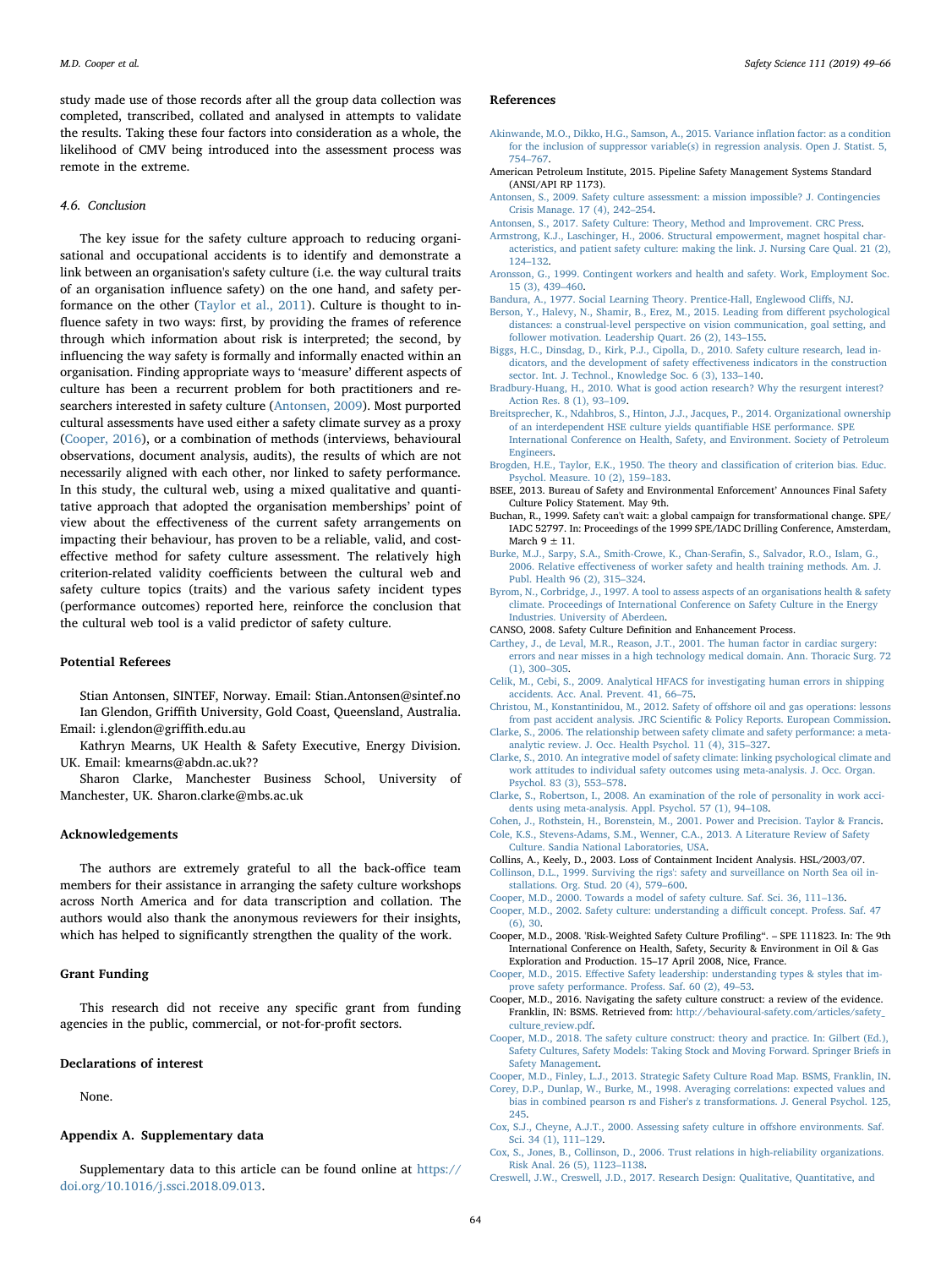[Mixed Methods Approaches. Sage Publications](http://refhub.elsevier.com/S0925-7535(18)30403-X/h0185).

<span id="page-16-16"></span>[Dalkey, N.C., Brown, B.B., Cochran, S., 1969. The Delphi Method: An Experimental Study](http://refhub.elsevier.com/S0925-7535(18)30403-X/h0190) [of Group Opinion. Rand Corporation, Santa Monica, CA.](http://refhub.elsevier.com/S0925-7535(18)30403-X/h0190)

- <span id="page-16-26"></span>[Dawes, J., 2008. Do data characteristics change according to the number of scale points](http://refhub.elsevier.com/S0925-7535(18)30403-X/h0195) [used. Int J Market Res 50 \(1\), 61](http://refhub.elsevier.com/S0925-7535(18)30403-X/h0195)–77.
- <span id="page-16-20"></span>[Deal, T., Kennedy, A., 1982. Corporate Cultures. Addison-Wesley, Reading, MA.](http://refhub.elsevier.com/S0925-7535(18)30403-X/h0200)
- <span id="page-16-33"></span>De Cieri, H., Shea, T., Pettit, T., Clarke, M., 2012. Measuring the leading indicators of occupational health and safety: A snapshot review. Research report#: 0612-045-R1. Dept. of Management, Monash University.
- <span id="page-16-45"></span>[DeVon, H.A., Block, M.E., Moyle-Wright, P., Ernst, D.M., Hayden, S.J., Lazzara, D.J.,](http://refhub.elsevier.com/S0925-7535(18)30403-X/h0210) [Savoy, S.M., Kostas-Polston, E., 2007. A psychometric toolbox for testing validity and](http://refhub.elsevier.com/S0925-7535(18)30403-X/h0210) [reliability. J. Nurs. Scholarship 39 \(2\), 155](http://refhub.elsevier.com/S0925-7535(18)30403-X/h0210)–164.
- EUROCONTROL/FAA White Paper, 2008. Safety Culture in Air Traffic Management: A White Paper. Dec.
- <span id="page-16-9"></span>[Fernández-Muñiz, B., Montes-Peón, J.M., Vázquez-Ordás, C.J., 2009. Relation between](http://refhub.elsevier.com/S0925-7535(18)30403-X/h0220) occupational safety management and fi[rm performance. Saf. Sci. 47 \(7\), 980](http://refhub.elsevier.com/S0925-7535(18)30403-X/h0220)–991.
- <span id="page-16-12"></span>[Flin, R., Mearns, K., O'Connor, P., Bryden, R., 2000. Measuring safety climate: identifying](http://refhub.elsevier.com/S0925-7535(18)30403-X/h9020) [the common features. Safety Sci. 34 \(1](http://refhub.elsevier.com/S0925-7535(18)30403-X/h9020)-3), 177-192.
- <span id="page-16-41"></span>[Gawande, A.A., Zinner, M.J., Studdert, D.M., Brennan, T.A., 2003. Analysis of errors](http://refhub.elsevier.com/S0925-7535(18)30403-X/h0225) [reported by surgeons at three teaching hospitals. Surgery 133 \(6\), 614](http://refhub.elsevier.com/S0925-7535(18)30403-X/h0225)–621.
- <span id="page-16-53"></span>[Gilpin, A.R., 1993. Table for conversion of Kendall's Tau to Spearman's Rho within the](http://refhub.elsevier.com/S0925-7535(18)30403-X/h0230) context of measures of magnitude of eff[ect for meta-analysis. Educ. Psychol. Measur.](http://refhub.elsevier.com/S0925-7535(18)30403-X/h0230) [53 \(1\), 87](http://refhub.elsevier.com/S0925-7535(18)30403-X/h0230)–92.
- <span id="page-16-57"></span>[Guest, G., MacQueen, K.M., Namey, E.E., 2011. Applied Thematic Analysis. Sage](http://refhub.elsevier.com/S0925-7535(18)30403-X/h0235). [Goodheart, B.J., Smith, M.O., 2014. Measurable outcomes of safety culture in aviation](http://refhub.elsevier.com/S0925-7535(18)30403-X/h0240) – a
- <span id="page-16-11"></span>[meta-analytic review. Int. J. Aviation, Aeronautics, Aerospace 1 \(4\)](http://refhub.elsevier.com/S0925-7535(18)30403-X/h0240). [Grote, G., Künzler, C., 2000. Diagnosis of safety culture in safety management audits. Saf.](http://refhub.elsevier.com/S0925-7535(18)30403-X/h0245)
- [Sci. 34 \(1\), 131](http://refhub.elsevier.com/S0925-7535(18)30403-X/h0245)–150.
- <span id="page-16-4"></span>[Guldenmund, F.W., 2000. The nature of safety culture: a review of theory and research.](http://refhub.elsevier.com/S0925-7535(18)30403-X/h0250) [Saf. Sci. 34, 215](http://refhub.elsevier.com/S0925-7535(18)30403-X/h0250)–257.
- <span id="page-16-51"></span>[Guldenmund, F.W., 2007. The use of questionnaires in safety culture research](http://refhub.elsevier.com/S0925-7535(18)30403-X/h0255)–an eva[luation. Saf. Sci. 45 \(6\), 723](http://refhub.elsevier.com/S0925-7535(18)30403-X/h0255)–743.
- <span id="page-16-56"></span>[Guldenmund, F.W., 2010. Understanding Safety Culture. Uitgeverij BOXPress, Nederland,](http://refhub.elsevier.com/S0925-7535(18)30403-X/h0260) [pp. 167](http://refhub.elsevier.com/S0925-7535(18)30403-X/h0260)–176.
- <span id="page-16-49"></span>[Hair Jr., J.F., Anderson, R.E., Tatham, R.L., Black, W.C., 1995. Multivariate Data Analysis,](http://refhub.elsevier.com/S0925-7535(18)30403-X/h0265) [third ed. Macmillan Publishing Company, New York.](http://refhub.elsevier.com/S0925-7535(18)30403-X/h0265)
- <span id="page-16-50"></span>[Hamidi, N., Omidvari, M., Meftahi, M., 2012. The e](http://refhub.elsevier.com/S0925-7535(18)30403-X/h9025)ffect of integrated management [system on safety and productivity indices: Case study; Iranian cement industries.](http://refhub.elsevier.com/S0925-7535(18)30403-X/h9025) [Safety Sci. 50 \(5\), 1180](http://refhub.elsevier.com/S0925-7535(18)30403-X/h9025)–1189.
- [Haslam, R.A., Hide, S.A., Gibb, A.G., Gyi, D.E., Pavitt, T., Atkinson, S., Du](http://refhub.elsevier.com/S0925-7535(18)30403-X/h0270)ff, A.R., 2005. [Contributing factors in construction accidents. Appl. Ergon. 36 \(4\), 401](http://refhub.elsevier.com/S0925-7535(18)30403-X/h0270)–415.
- <span id="page-16-25"></span>HSE, 2001. A guide to Measuring Health and Safety Performance, London.
- <span id="page-16-2"></span>HSE, 2005. A review of safety culture and safety climate literature for the development of the safety culture inspection toolkit. Research Report 367. HSE Books. London.
- <span id="page-16-59"></span>Hobbs, [A., Williamson, A., 2003. Associations between errors and contributing factors in](http://refhub.elsevier.com/S0925-7535(18)30403-X/h0285) [aircraft maintenance. Human Factors 45 \(2\), 186](http://refhub.elsevier.com/S0925-7535(18)30403-X/h0285)–201. [Hofstede, G., 1990. Cultures and Organisations: Software of the Mind. McGraw-Hill,](http://refhub.elsevier.com/S0925-7535(18)30403-X/h0290)
- <span id="page-16-15"></span>[London.](http://refhub.elsevier.com/S0925-7535(18)30403-X/h0290)
- <span id="page-16-44"></span>[Hofstede, G., Neuijen, B., Ohayv, D.D., Sanders, G., 1990. Measuring organizational](http://refhub.elsevier.com/S0925-7535(18)30403-X/h0295) [cultures: a qualitative and quantitative study across twenty cases. Admin. Sci. Quart.](http://refhub.elsevier.com/S0925-7535(18)30403-X/h0295) 286–[316](http://refhub.elsevier.com/S0925-7535(18)30403-X/h0295).
- <span id="page-16-7"></span>Homburg, C., Pfl[esser, C., 2000. A multiple-layer model of market-oriented organizational](http://refhub.elsevier.com/S0925-7535(18)30403-X/h0300) [culture: measurement issues and performance outcomes. J. Market. Res. 37 \(4\),](http://refhub.elsevier.com/S0925-7535(18)30403-X/h0300) 449–[462](http://refhub.elsevier.com/S0925-7535(18)30403-X/h0300).
- <span id="page-16-65"></span>[Hunter, J.E., Schmidt, F.L., 2014. Methods of Meta-Analysis: Correcting Error and Bias in](http://refhub.elsevier.com/S0925-7535(18)30403-X/h0305) [Research Findings, third ed. SAGE Publications Inc.](http://refhub.elsevier.com/S0925-7535(18)30403-X/h0305)
- <span id="page-16-22"></span>[Johnson, G., 1990. Managing strategic change; the role of symbolic action. Br. J.](http://refhub.elsevier.com/S0925-7535(18)30403-X/h0310) [Manage.ent 1 \(4\), 183](http://refhub.elsevier.com/S0925-7535(18)30403-X/h0310)–200.
- <span id="page-16-13"></span>[Johnson, G., 1992. Managing strategic change](http://refhub.elsevier.com/S0925-7535(18)30403-X/h0315)—strategy, culture and action. Long Range [Plann. 25 \(1\), 2.](http://refhub.elsevier.com/S0925-7535(18)30403-X/h0315)
- <span id="page-16-62"></span>[Kelloway, E.K., Barling, J., 2010. Leadership development as an intervention in occu](http://refhub.elsevier.com/S0925-7535(18)30403-X/h0320)[pational health psychology. Work Stress 24 \(3\), 260](http://refhub.elsevier.com/S0925-7535(18)30403-X/h0320)–279.
- <span id="page-16-19"></span>[Keyton, J., 2014. Communication, organizational culture, and organizational climate.](http://refhub.elsevier.com/S0925-7535(18)30403-X/h0325) [Chapter 7. In: Schneider, B., Barbera, K.M. \(Eds.\), The Oxford Handbook of](http://refhub.elsevier.com/S0925-7535(18)30403-X/h0325) [Organizational Climate and Culture. Oxford University Press](http://refhub.elsevier.com/S0925-7535(18)30403-X/h0325).
- <span id="page-16-61"></span>[Khatri, N., Brown, G.D., Hicks, L.L., 2009. From a blame culture to a just culture in health](http://refhub.elsevier.com/S0925-7535(18)30403-X/h0330) [care. Health Care Manage. Rev. 34 \(4\), 312](http://refhub.elsevier.com/S0925-7535(18)30403-X/h0330)–322.
- <span id="page-16-1"></span>[IAEA, 1991. Safety culture. A report by the international nuclear safety advisory group.](http://refhub.elsevier.com/S0925-7535(18)30403-X/h0335) Safety Series. [75-INSAG-4. IAEA, Vienna, Austria](http://refhub.elsevier.com/S0925-7535(18)30403-X/h0335).
- [IAEA, 2014. Nuclear Safety Review 2014. GC\(58\)/INF/3. IEAE, Vienna.](http://refhub.elsevier.com/S0925-7535(18)30403-X/h0340)
- <span id="page-16-0"></span>[INSAG, 1986. Summary Report on the post-accident review meeting on the chernobyl](http://refhub.elsevier.com/S0925-7535(18)30403-X/h0345) [accident. Safety Series No. 75-INSAG-1. IAEA, Vienna.](http://refhub.elsevier.com/S0925-7535(18)30403-X/h0345)
- <span id="page-16-17"></span>[Laughlin, P.R., Hatch, E.C., Silver, J.S., Boh, L., 2006. Groups perform better than the best](http://refhub.elsevier.com/S0925-7535(18)30403-X/h0350) [individuals on letters-to-numbers problems: e](http://refhub.elsevier.com/S0925-7535(18)30403-X/h0350)ffects of group size. J. Personal. Soc. [Psychol. 90 \(4\), 644](http://refhub.elsevier.com/S0925-7535(18)30403-X/h0350).
- <span id="page-16-64"></span>[Laurence, D., 2005. Safety rules and regulations on mine sites](http://refhub.elsevier.com/S0925-7535(18)30403-X/h0355)–the problem and a solu[tion. J. Saf. Res. 36 \(1\), 39](http://refhub.elsevier.com/S0925-7535(18)30403-X/h0355)–50.
- Lefranc, Guénolé, Guarnieri, Franck, Rallo, Jean-Marc, Garbolino, Emmanuel, Textoris, Raoul, 2012. Does the management of regulatory compliance and occupational risk have an impact on safety culture? PSAM11 ESREL 2012, Jun 2012, Helsinki, Finland, vol. 8, pp. 6514–6523, ISBN: 978-162276436-5 < hal00734322 > .
- [Leitão, S., Greiner, B.A., 2015. Organisational safety climate and occupational accidents](http://refhub.elsevier.com/S0925-7535(18)30403-X/h0360) [and injuries: an epidemiology-based systematic review. Work Stress 1](http://refhub.elsevier.com/S0925-7535(18)30403-X/h0360)–20.
- [Lesch, M.F., Rau, P.L.P., Zhao, Z., Liu, C., 2009. A cross-cultural comparison of perceived](http://refhub.elsevier.com/S0925-7535(18)30403-X/h0365) [hazard in response to warning components and con](http://refhub.elsevier.com/S0925-7535(18)30403-X/h0365)figurations: US vs. China. Appl. [Ergon. 40 \(5\), 953](http://refhub.elsevier.com/S0925-7535(18)30403-X/h0365)–961.
- <span id="page-16-29"></span>Lingard, H., Wakefield, R., Blismas, N., 2013. "If you cannot measure it, you cannot improve it": Measuring health and safety performance in the construction industry. January 2013, 19th Triennial CIB World Building Congress, Brisbane, Aus.
- <span id="page-16-39"></span>[Liao, H., Arvey, R.D., Butler, R.J., Nutting, S.M., 2001. Correlates of work injury fre](http://refhub.elsevier.com/S0925-7535(18)30403-X/h0375)quency and duration among firefighters. [J. Occup. Health Psychol. 6 \(3\), 229.](http://refhub.elsevier.com/S0925-7535(18)30403-X/h0375) [Lofquist, E.A., 2010. The art of measuring nothing: the paradox of measuring safety in a](http://refhub.elsevier.com/S0925-7535(18)30403-X/h0380)
- <span id="page-16-30"></span>[changing civil aviation industry using traditional safety metrics. Saf. Sci. 48 \(10\),](http://refhub.elsevier.com/S0925-7535(18)30403-X/h0380) 1520–[1529](http://refhub.elsevier.com/S0925-7535(18)30403-X/h0380).
- <span id="page-16-8"></span>[Lund, J., Aarø, L.E., 2004. Accident prevention. Presentation of a model placing emphasis](http://refhub.elsevier.com/S0925-7535(18)30403-X/h0385) [on human, structural and cultural factors. Saf. Sci. 42 \(4\), 271](http://refhub.elsevier.com/S0925-7535(18)30403-X/h0385)–324.
- <span id="page-16-23"></span>[McDonald, N., Corrigan, S., Daly, C., Cromie, S., 2000. Safety management systems and](http://refhub.elsevier.com/S0925-7535(18)30403-X/h0390) [safety culture in aircraft maintenance organisations. Saf. Sci. 34 \(1\), 151](http://refhub.elsevier.com/S0925-7535(18)30403-X/h0390)–176.

<span id="page-16-43"></span>[Marshall, P., Hirmas, A., Singer, M., 2018. Heinrich's pyramid and occupational safety: a](http://refhub.elsevier.com/S0925-7535(18)30403-X/h0395) [statistical validation methodology. Saf. Sci. 101, 180](http://refhub.elsevier.com/S0925-7535(18)30403-X/h0395)–189.

- <span id="page-16-31"></span><span id="page-16-28"></span>[Mearns, K., 2009. From reactive to proactive](http://refhub.elsevier.com/S0925-7535(18)30403-X/h0400)–Can LPIs deliver? Saf. Sci. 47 (4), 491–492. Mengolinim, A., Debarberis, L., 2008. Eff[ectiveness evaluation methodology for safety](http://refhub.elsevier.com/S0925-7535(18)30403-X/h0405) [processes to enhance organizational safety culture in hazardous installations. J.](http://refhub.elsevier.com/S0925-7535(18)30403-X/h0405)
- <span id="page-16-18"></span>[Hazard. Mater. 155, 243](http://refhub.elsevier.com/S0925-7535(18)30403-X/h0405)–252. [Michaelsen, L.K., Watson, W.E., Black, R.H., 1989. A realistic test of individual versus](http://refhub.elsevier.com/S0925-7535(18)30403-X/h0410)
- <span id="page-16-6"></span>[group consensus decision making. J. Appl. Psychol. 74 \(5\), 834.](http://refhub.elsevier.com/S0925-7535(18)30403-X/h0410) [Nielsen, K.J., 2014. Improving safety culture through the health and safety organization:](http://refhub.elsevier.com/S0925-7535(18)30403-X/h0415)
- [a case study. J. Saf. Res. 48, 7](http://refhub.elsevier.com/S0925-7535(18)30403-X/h0415)–17. Nuclear Regulatory Commission (NRC), 2012. Safety Culture Policy statement. Dec.
- <span id="page-16-47"></span>O'[Brien, R.M., 2007. A caution regarding rules of thumb for variance in](http://refhub.elsevier.com/S0925-7535(18)30403-X/h0425)flation factors. [Qual. Quan. 41 \(5\), 673](http://refhub.elsevier.com/S0925-7535(18)30403-X/h0425)–690.
- <span id="page-16-27"></span>OECD, 2003. Guidance on Safety Performance Indicators. Paris, France.

OSHA, 2013. Creating a Safety Culture. Retrieved from [www.osha.gov/SLTC/etools/](http://www.osha.gov/SLTC/etools/safetyhealth/mod4_factsheets_culture.html) safetyhealth/mod4 factsheets culture.html.

- <span id="page-16-40"></span>[Parker, D.L., Carl, W.R., French, L.R., Martin, F.B., 1994. Characteristics of adolescent](http://refhub.elsevier.com/S0925-7535(18)30403-X/h0440) [work injuries reported to the Minnesota Department of Labor and Industry. Am. J.](http://refhub.elsevier.com/S0925-7535(18)30403-X/h0440) [Public Health 84, 606](http://refhub.elsevier.com/S0925-7535(18)30403-X/h0440)–611.
- <span id="page-16-38"></span>[Paulhaus, D.L., 1989. Social desirability responding: some new solutions to old problems.](http://refhub.elsevier.com/S0925-7535(18)30403-X/h0445) [In: Buss, D.M., Cantor, N. \(Eds.\), Personality Psychology: Recent Trends and](http://refhub.elsevier.com/S0925-7535(18)30403-X/h0445) [Emerging Dimensions. Springer, New York, pp. 201](http://refhub.elsevier.com/S0925-7535(18)30403-X/h0445)–209.
- <span id="page-16-24"></span>[Petersen, D., 1996. Safety by Objectives: What Gets Measured and Rewarded Gets Done.](http://refhub.elsevier.com/S0925-7535(18)30403-X/h0450) [Van Nostrand Reinhold Company.](http://refhub.elsevier.com/S0925-7535(18)30403-X/h0450)
- <span id="page-16-35"></span>[Peterson, R.A., 1994. A meta-analysis of Cronbach's coe](http://refhub.elsevier.com/S0925-7535(18)30403-X/h0455)fficient alpha. J. Consumer Res. [21 \(2\), 381](http://refhub.elsevier.com/S0925-7535(18)30403-X/h0455)–391.
- Petroleum Safety Authority Norway PSAN, 2011. Regulations Relating To Health, Safety and the Environment in the Petroleum Activities and at Certain Onshore Facilities (The Framework Regulations).
- [Pluye, P., Hong, Q.N., 2014. Combining the power of stories and the power of numbers:](http://refhub.elsevier.com/S0925-7535(18)30403-X/h0465) [mixed methods research and mixed studies reviews. Ann. Rev. Public Health 35.](http://refhub.elsevier.com/S0925-7535(18)30403-X/h0465)
- <span id="page-16-37"></span>Podsakoff[, P.M., MacKenzie, S.B., Lee, J.Y., Podsako](http://refhub.elsevier.com/S0925-7535(18)30403-X/h0470)ff, N.P., 2003. Common method [biases in behavioral research: a critical review of the literature and recommended](http://refhub.elsevier.com/S0925-7535(18)30403-X/h0470) [remedies. J. Appl. Psychol. 88 \(5\), 879](http://refhub.elsevier.com/S0925-7535(18)30403-X/h0470)–903.
- <span id="page-16-36"></span>Probst, [T.M., Estrada, A.X., 2010. Accident under-reporting among employees: testing the](http://refhub.elsevier.com/S0925-7535(18)30403-X/h0475) moderating infl[uence of psychological safety climate and supervisor enforcement of](http://refhub.elsevier.com/S0925-7535(18)30403-X/h0475) [safety practices. Acc. Anal. Prevent. 42 \(5\), 1438](http://refhub.elsevier.com/S0925-7535(18)30403-X/h0475)–1444.
- <span id="page-16-58"></span>[Quick, J.C., 1992. Crafting an organizational culture: Herb's hand at Southwest Airlines.](http://refhub.elsevier.com/S0925-7535(18)30403-X/h0480) [Organ. Dyn. 21 \(2\), 45](http://refhub.elsevier.com/S0925-7535(18)30403-X/h0480)–56.
- <span id="page-16-10"></span>[Reason, J., 1998. Achieving a safe culture: theory and practice. Work Stress 12 \(3\),](http://refhub.elsevier.com/S0925-7535(18)30403-X/h0485) 293–[306](http://refhub.elsevier.com/S0925-7535(18)30403-X/h0485).
- <span id="page-16-42"></span>[Rebbitt, D., 2014. Pyramid power: a new view of the great safety pyramid. Professional](http://refhub.elsevier.com/S0925-7535(18)30403-X/h0490) [Saf. 59 \(9\), 30.](http://refhub.elsevier.com/S0925-7535(18)30403-X/h0490)
- <span id="page-16-21"></span>Reiman, T., 2007. Assessing Organisational Culture in Complex Sociotechnical Systems: Methodological Evidence from Studies in Nuclear Power Plant Maintenance Organisations. VTT PUBLICATIONS 627. VTT Technical Research Centre of Finland.
- <span id="page-16-32"></span>[Reiman, T., Pietikäinen, E., 2012. Leading indicators of system safety](http://refhub.elsevier.com/S0925-7535(18)30403-X/h0500)–monitoring and [driving the organizational safety potential. Saf. Sci. 50 \(10\), 1993](http://refhub.elsevier.com/S0925-7535(18)30403-X/h0500)–2000.
- <span id="page-16-34"></span>[Ritchie, J., Lewis, J., Nicholls, C.M., Ormston, R. \(Eds.\), 2013. Qualitative Research](http://refhub.elsevier.com/S0925-7535(18)30403-X/h0505) [Practice: A Guide for Social Science Students and Researchers. Sage.](http://refhub.elsevier.com/S0925-7535(18)30403-X/h0505)
- [Robson, L.S., Clarke, J.A., Cullen, K., Bielecky, A., Severin, C., Bigelow, P.L., Irvin, E.,](http://refhub.elsevier.com/S0925-7535(18)30403-X/h0510) Culyer, A., Mahood, Q., 2007. The eff[ectiveness of occupational health and safety](http://refhub.elsevier.com/S0925-7535(18)30403-X/h0510) [management system interventions: a systematic review. Saf. Sci. 45 \(3\), 329](http://refhub.elsevier.com/S0925-7535(18)30403-X/h0510)–353.
- <span id="page-16-48"></span>[Rogerson, P.A., 2001. Statistical Methods for Geography. Sage, London](http://refhub.elsevier.com/S0925-7535(18)30403-X/h9030).
- <span id="page-16-52"></span>[Rousseau, D., 1990. Assessing organizational culture: the case for multiple methods. In:](http://refhub.elsevier.com/S0925-7535(18)30403-X/h0515) [Schneider, B. \(Ed.\), Organizational Climate and Culture. Jossey-Bass, San Francisco,](http://refhub.elsevier.com/S0925-7535(18)30403-X/h0515) [pp. 153](http://refhub.elsevier.com/S0925-7535(18)30403-X/h0515)–192.
- <span id="page-16-46"></span>[Saad, S., Carter, G.W., Rothenberg, M., Israelson, E., 1999. Testing and Assessment: An](http://refhub.elsevier.com/S0925-7535(18)30403-X/h0520) Employer'[s Guide to Good Practices. U.S. Department of Labor Employment and](http://refhub.elsevier.com/S0925-7535(18)30403-X/h0520) [Training Administration, Washington, DC.](http://refhub.elsevier.com/S0925-7535(18)30403-X/h0520)
- Saji, G., 2003. Safety goals in '[risk-informed, performance-based](http://refhub.elsevier.com/S0925-7535(18)30403-X/h0525)' regulation. Reliab. Eng. [Syst. Saf. 80 \(2\), 163](http://refhub.elsevier.com/S0925-7535(18)30403-X/h0525)–172.
- <span id="page-16-60"></span>[Sandberg, E., Albrechtsen, E., 2018. A study of experience feedback from reported un](http://refhub.elsevier.com/S0925-7535(18)30403-X/h0530)[wanted occurrences in a construction company. Saf. Sci. 107, 46](http://refhub.elsevier.com/S0925-7535(18)30403-X/h0530)–54.
- <span id="page-16-63"></span>[Sanders, R.E., 2015. Chemical Process Safety: Learning from Case Histories. Butterworth-](http://refhub.elsevier.com/S0925-7535(18)30403-X/h0535)[Heinemann.](http://refhub.elsevier.com/S0925-7535(18)30403-X/h0535)
- <span id="page-16-3"></span>[Schein, E.H., 1983. The role of the founder in creating organizational culture. Org. Dyn.](http://refhub.elsevier.com/S0925-7535(18)30403-X/h0540) [12 \(1\), 13](http://refhub.elsevier.com/S0925-7535(18)30403-X/h0540)–28.
- <span id="page-16-55"></span>[Schein, E.H., 1984. Coming to a new awareness of organizational culture. Sloan Manage.](http://refhub.elsevier.com/S0925-7535(18)30403-X/h0545) [Rev. 25 \(2\), 3](http://refhub.elsevier.com/S0925-7535(18)30403-X/h0545)–16.
- <span id="page-16-14"></span>[Schein, E.H., 1990. Organizational culture. Am. Psychol. 45, 109](http://refhub.elsevier.com/S0925-7535(18)30403-X/h0550)–119.
- <span id="page-16-5"></span>[Schein, E.H., 1992. Organisational Culture and Leadership, second ed. Jossey-Bass, San](http://refhub.elsevier.com/S0925-7535(18)30403-X/h0555) [Francisco](http://refhub.elsevier.com/S0925-7535(18)30403-X/h0555).
- <span id="page-16-54"></span>[Schmitt, N., Klimoski, R., 1991. Research Methods in Human Resources Management.](http://refhub.elsevier.com/S0925-7535(18)30403-X/h0560)